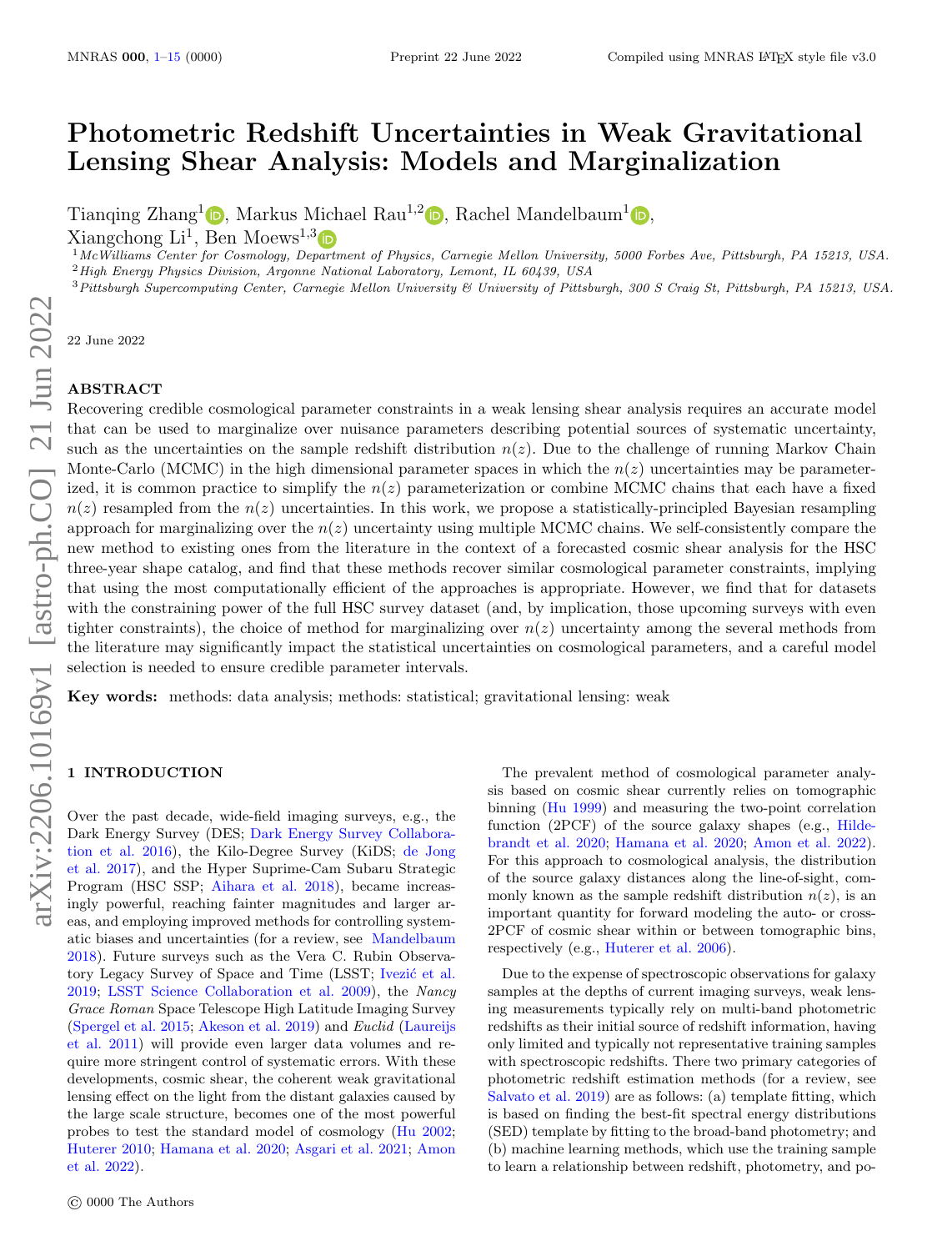tentially other information, e.g., morphological parameters. The outputs of these photo-z methods are normally probability density functions for individual galaxies, which we will call  $p(z)$ .

Deriving the aforementioned sample redshift distributions  $n(z)$  based on uncertain and potentially biased individual galaxy  $p(z)$  is highly non-trivial (e.g., [Malz](#page-13-15) [2021\)](#page-13-15), as doing so properly requires deconvolution of the uncertainties and correction for any biases. Methods for reconstructing properly calibrated  $n(z)$  include direct calibration based on magnitude re-weighting to match a reference sample with known redshifts (DIR; [Cunha et al.](#page-13-16) [2009\)](#page-13-16) and cross-correlating spectroscopic samples and photometric samples (CC; [Newman](#page-13-17) [2008;](#page-13-17) Sánchez & Bernstein [2019;](#page-14-3) [Rau et al.](#page-13-18) [2020\)](#page-13-18). Additionally, some methods aim to estimate  $n(z)$  directly from photometric observables instead of using photometric redshifts (see, e.g., [Lima et al.](#page-13-19) [2008\)](#page-13-19), with the latter branching into machine learning and related approaches in recent years [\(Malz et al.](#page-13-20) [2018;](#page-13-20) [Henghes et al.](#page-13-21) [2021\)](#page-13-21). More recent work permits the combination of the  $p(z)$  with a regularized deconvolution of their uncertainty, in combination with the CC method [\(Rau et al.](#page-13-22)  $2022$ ) – a method that is being applied in practice by Rau et al., in prep. to data from the HSC survey.

Since the cosmic shear signal is sensitive to the sample redshift distribution, it is necessary to carefully model the uncertainties on  $n(z)$  and marginalize over them for the current and upcoming surveys (Malz  $&$  Hogg [2022\)](#page-13-23). The marginalization is not a trivial task, since the uncertainties on  $n(z)$  are often modeled in a high dimensional space, making attempts to run a full MCMC extremely computationally intensive. Therefore, several methods have been used to approximately marginalize over the redshift distribution uncertainties. This includes allowing just a shift in the mean redshift of the  $n(z)$ for each tomographic bin, a method that has been adopted in many cosmology analyses (e.g., [Hamana et al.](#page-13-9) [2020;](#page-13-9) [Joudaki](#page-13-24) [et al.](#page-13-24) [2020;](#page-13-24) [Amon et al.](#page-13-11) [2022\)](#page-13-11). In other cases, methods have been developed to marginalize over realistic uncertainties on  $n(z)$ , for example by (a) combining 750 MCMC chains each run with a different random realization sampled from the prior for  $n(z)$  [\(Hildebrandt et al.](#page-13-25) [2017\)](#page-13-25), (b) analytically approximating the likelihood function on the redshift nuisance parameters [\(Hadzhiyska et al.](#page-13-26) [2020;](#page-13-26) Stölzner et al. [2021\)](#page-14-4), and (c) ranking  $n(z)$  realizations in a lower dimensionality latent space to reduce the number of nuisance parameters [\(Cordero](#page-13-27) [et al.](#page-13-27) [2022\)](#page-13-27).

In this study, we develop and apply methodology to systematically compare the performance of methods of  $n(z)$  uncertainty marginalization for cosmic shear. Our goal is to quantify tradeoffs such as systematic bias, credible uncertainty estimation, and computational costs. For this purpose, we start by presenting the new resampling approaches for marginalizing over uncertainties in the sample redshift distribution  $n(z)$ . We apply the new method and compare it with several existing approaches in the literature, in the context of cosmic shear with the three-year HSC shear catalog (HSC Y3; [Li et al.](#page-13-28) [2022\)](#page-13-28). We consider the above-mentioned tradeoffs and make a recommendation for methodology that would be appropriate for cosmology analysis of the HSC Y3 shear catalog.

The structure of this paper is as follows. In Section [2,](#page-1-0) we provide brief background on  $n(z)$  uncertainty modeling and

In this section, we provide the background that motivates this study. In Section [2.1,](#page-1-1) we introduce the weak lensing shear analysis paradigm of this paper, and describe the modeling and marginalization of redshift distribution uncertainties in previous shear analyses. Section [2.2](#page-2-0) describes our flexible parametrization for the sample redshift distribution and discusses our choice of prior on the associated sample redshift distribution model parameters.

<span id="page-1-0"></span>2 BACKGROUND

#### <span id="page-1-1"></span>2.1 Weak Lensing Shear Analysis

In this work, we discuss marginalization over the  $n(z)$  uncertainties in a tomographic weak lensing shear analysis [\(Hu](#page-13-12) [1999\)](#page-13-12) based on the two-point correlation function (2PCF; [Peebles](#page-13-29) [1980\)](#page-13-29). In this section, we provide a brief background of this analysis paradigm. We define terms, e.g., the data vector (observable) and its covariance matrix, and the forward model that predicts the theoretical value of the observable given cosmological and nuisance parameters. Among nuisance parameters, we emphasize the parameterization of the redshift distribution uncertainties, which is the focus of this paper.

the tomographic 2PCF cosmological analysis of cosmic shear. In Section [3,](#page-3-0) we outline the approaches we will explore for marginalization over ensemble redshift uncertainties, including the new method and several pre-existing methods in the literature. We also explain the specific setup for the cosmological analysis we use for comparing these methods. In Section [4,](#page-8-0) we show the results for the cosmological parameter inference using multiple approaches for redshift uncertainty marginalization. In Section [5,](#page-12-0) we summarize our findings in

this paper and discuss their practical implications.

The goal of the weak lensing shear analysis is to extract information about the cosmological model from the shear 2PCF. The cosmic shear observable that is commonly measured in real space analyses (e.g., [Hamana et al.](#page-13-9) [2020;](#page-13-9) [Joudaki](#page-13-24) [et al.](#page-13-24) [2020;](#page-13-24) [Amon et al.](#page-13-11) [2022\)](#page-13-11) is the correlation functions of the observed galaxy shears  $\xi_{\pm}^{i j}(\theta)$ , where  $\theta$  is the angular separation of the galaxies, and  $i$  and  $j$  are the indices of the tomographic bin pair. The data vector is obtained by concatenating  $\xi_{\pm}^{ij}(\theta)$  from different tomographic bin pairs across all angular bins used for the measurement.

The observed data vector  $D$  is compared to the theoretical data vector  $T$ , which is predicted by a forward modeling pipeline that considers the cosmological parameters and systematic biases and uncertainties, e.g., the uncertainties on the redshift distribution, and the intrinsic alignment of galaxy shapes due to gravitational tidal effects (IA; [Croft &](#page-13-30) [Metzler](#page-13-30) [2000;](#page-13-30) [Heavens et al.](#page-13-31) [2000\)](#page-13-31). The log-likelihood of a model parameter vector  $\Omega$  is computed by

<span id="page-1-2"></span>
$$
\log(\mathcal{L}(\Omega|D)) = (D - T(\Omega))\Sigma^{-1}(D - T(\Omega))^T, \tag{1}
$$

where  $\Sigma$  is the covariance matrix of D. MCMC samplers such as MULTINEST [\(Feroz & Hobson](#page-13-32) [2008;](#page-13-32) [Feroz et al.](#page-13-33) [2009,](#page-13-33) [2019\)](#page-13-34) are used to efficiently sample over the parameter space and provide parameter inferences based on the likelihood in Eq. [\(1\)](#page-1-2) and the prior information on the parameters.

An important step to forward model the shear-shear 2PCF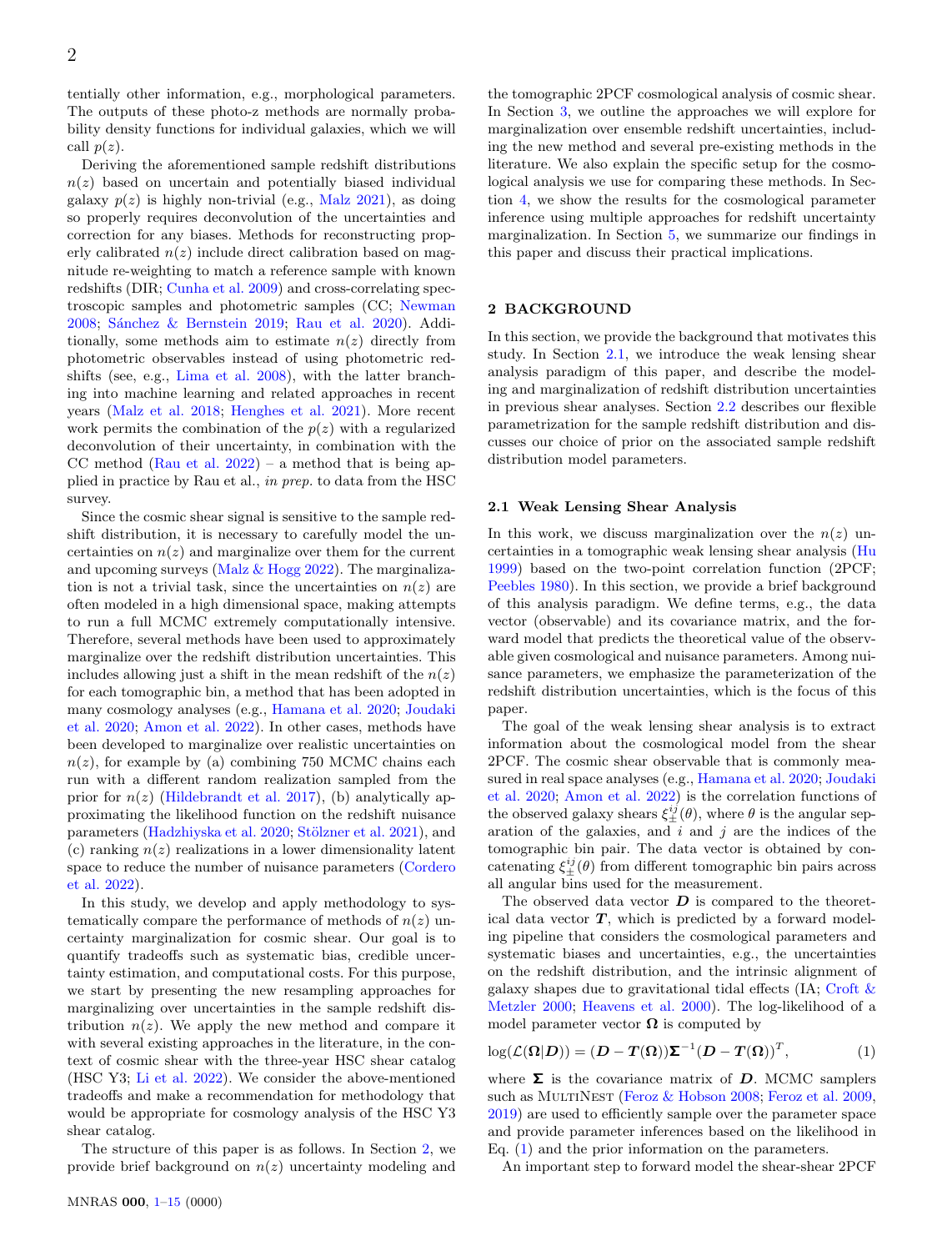in tomographic bin pairs is to project the 3-D matter power spectrum  $P(k, z)$  to the 2-D angular shear power spectrum  $C_{\ell}^{ij}$ . Under the Limber approximation, the angular shear power spectrum between bins  $i$  and  $j$  is

$$
C_{\ell}^{ij} = \int \frac{\mathrm{d}\chi}{\chi^2} P(\ell/\chi; z(\chi)) q^i(\chi) q^j(\chi), \tag{2}
$$

where  $P(\ell/\chi; z(\chi))$  is the matter power spectrum at z.  $q^{i}(\chi)$ and  $q^{j}(\chi)$  are the corresponding lensing efficiency function for tomographic bins i and j.  $q^{i}(\chi)$  is directly determined by the underlying redshift distribution  $n^{i}(z)$ :

$$
q^{i}(\chi) = \frac{3\Omega_m H_0^2}{2c^2} \frac{\chi}{a(\chi)} \int_{\chi}^{\chi_h} d\chi' n^{i}(\chi(z)) \frac{\chi' - \chi}{\chi'}, \tag{3}
$$

where  $\Omega_m$  is the matter density parameter,  $H_0$  is the Hubble constant,  $\chi$  is the comoving radial distance,  $\alpha$  is the scale factor, and  $c$  is the speed of light (Krause  $&$  Eifler [2017\)](#page-13-35). We can see that  $n^{i}(z)$  is a key factor determining the angular shear power spectrum, which itself directly determines the shear-shear 2PCF  $\xi_{\pm}^{ij}$ . Under the flat-sky approximation,  $\xi_{\pm}^{ij}$ is expressed as

<span id="page-2-5"></span>
$$
\xi_{\pm}^{ij}(\theta) = \frac{1}{2\pi} \int d\ell \ell C_{\ell}^{ij} J_{2\mp 2}(\ell \theta), \tag{4}
$$

where  $J_n$  is the n-th order Bessel function of the first kind. This deep connection between the redshift distribution and the cosmic shear observables is the reason why it is important to marginalize over the uncertainties on  $n(z)$  to recover credible cosmological parameter constraints.

The sample redshift distribution  $n(z)$  is often modeled as arrays of histogram bin heights  $\phi_{nz}$ , as is further described in Sec. [2.2.](#page-2-0) Since sampling in high dimensional parameter spaces is very computationally expensive, it may not be possible to model the sample redshift distribution uncertainties in every redshift bin that  $n(z)$  is estimated on. A majority of previous shear analysis (e.g., [Hamana et al.](#page-13-9) [2020;](#page-13-9) [Joudaki et al.](#page-13-24) [2020;](#page-13-24) [Amon et al.](#page-13-11) [2022\)](#page-13-11) parameterized the redshift distribution of bin  $i$  by allowing its mean redshift to shift,

$$
n^{i}(z) = n^{i}(z - \Delta z^{i}).
$$
\n(5)

With the shift model, the number of free parameters is equal to the number of the tomographic bins. The priors on these parameters are determined by the prior distributions of the calibrated  $n(z)$ . The shift model tremendously reduces the number of parameters compared to use of all histogram bin heights  $\phi_{nz}$ , though it suffers from a limited number of degrees of freedom compared to the realistic  $n(z)$ uncertainties. With cosmic shear analysis becoming increasingly systematics-dominated as the statistical uncertainties become smaller, various methods have been introduced to marginalize over a more realistic estimate of the  $n(z)$  prior. In [Hildebrandt et al.](#page-13-13) [\(2020\)](#page-13-13), 750 realizations were drawn from the  $n(z)$  prior, after which cosmic shear analyses were run on each realization. The chains were then directly concatenated to derive constraints on the cosmological parameters, including their uncertainties. Stölzner et al.  $(2021)$  applied the Laplace approximation to the prior of the redshift parameters and assumed the likelihood function is a multivariate Gaussian, thereby analytically marginalizing over the redshift parameter using the self-calibration algorithm. In [Cordero et al.](#page-13-27)  $(2022)$ , realizations of  $n(z)$  were drawn from the prior distribution, then mapped into a lower-dimensional latent space, within which the likelihood function is smooth.

<span id="page-2-1"></span>In this paper, we revisit some of the methods mentioned above to marginalize over the  $n(z)$  uncertainties, carrying out tests on mock cosmic shear analyses. We propose a new method of marginalizing over the  $n(z)$  uncertainties based on statistical principles. By comparing the new method to other options, we aim to provide the optimal approach for the HSC Y3 cosmic shear analysis.

# <span id="page-2-2"></span><span id="page-2-0"></span>2.2 Prior Specification on the Sample Redshift Distribution

In this section, we briefly summarize how a prior on the sample redshift distribution was specified. For a discussion on the  $n(z)$  inference methodology we refer to Rau et al. (in prep.).

As shown in Eq. [\(2\)](#page-2-1), the sample redshift distribution enters the modelling of two point functions via the transfer function in Eq.  $(3)$ . The entire redshift range is subdivided into  $N_{\text{bins}}$ histogram bins, and the sample redshift distribution in the i-th tomographic bin is parametrized as

<span id="page-2-3"></span>
$$
n^{i}(z; \phi_{\text{nz}}^{i}) = \sum_{k=1}^{N_{\text{bins}}} \phi_{\text{nz},k}^{i} \mathbf{1}(z \in [z_{L}^{k}, z_{R}^{k}]), \qquad (6)
$$

where  $[z_L^k, z_R^k]$  denotes the left/right edges of histogram bin k.  $\phi_{\text{nz},k}^i$  is the k-th histogram bin height in the *i*-th tomographic bin. 1 is the indicator function. The distinction between 'histogram bin' and tomographic bin is as follows: the former denotes the bins of the histogram parametrization, the latter denotes the selection bins of the tomography. Eq. [6](#page-2-3) defines the histogram heights vector  $\phi_{nz}^{i}$  as the parameters of a linear basis function model for the sample redshift distribution with tophat basis functions.

<span id="page-2-6"></span>The prior  $p(\phi_{\text{nz}}^i)$ , i.e., uncertainties on the sample redshift distribution histogram bin heights in the  $i$ -th tomographic bin, is inferred using an extension of the methodology developed in [Rau et al.](#page-13-22) [\(2022\)](#page-13-22). It combines information from both spatial cross-correlations of a reference sample with spectroscopic redshifts and a sample with photometric redshift information. We reiterate that a future publication will provide more details of the inference methodology (Rau, et al, in prep.). The method utilizes the 'S16A CAMIRA-LRG sample' [\(Ishikawa et al.](#page-13-36) [2021a\)](#page-13-36), a sample of Luminous Red Galaxies selected using the CAMIRA algorithm [\(Oguri](#page-13-37) [2014\)](#page-13-37) from the HSC data observed in the first observing season of 2016, as a reference sample. This choice can be motivated by the accurate photometric redshift estimates that are available for the LRGs (relative to the photometric redshift errors in the full HSC S16A sample), and a sufficiently high number density.

<span id="page-2-4"></span>The spatial cross-correlation between the CAMIRA-LRG sample (c) and a photometric sample (p) can be predicted as

$$
\mathbf{w}_{\mathbf{sc}} \propto \phi_{\text{nz},p} \, \mathbf{b}_{\mathbf{p}} \, \mathbf{b}_{\mathbf{c}} \, \mathbf{w}_{\mathbf{DM}} \,, \tag{7}
$$

where  $\phi_{\text{nz},p}$  denotes the parameters of the sample redshift distribution,  $(b_p/b_c)$  denote the galaxy-dark matter bias parameters of the (photometric/CAMIRA-LRG) samples in each redshift bin and  $w_{DM}$  denotes the dark-matter contribution to the cross-correlation signal. We present a simplified vector notation, where the elements in Eq. [7](#page-2-4) correspond to the cross-correlation measurements in each redshift bin, obtained by measuring the correlation amplitude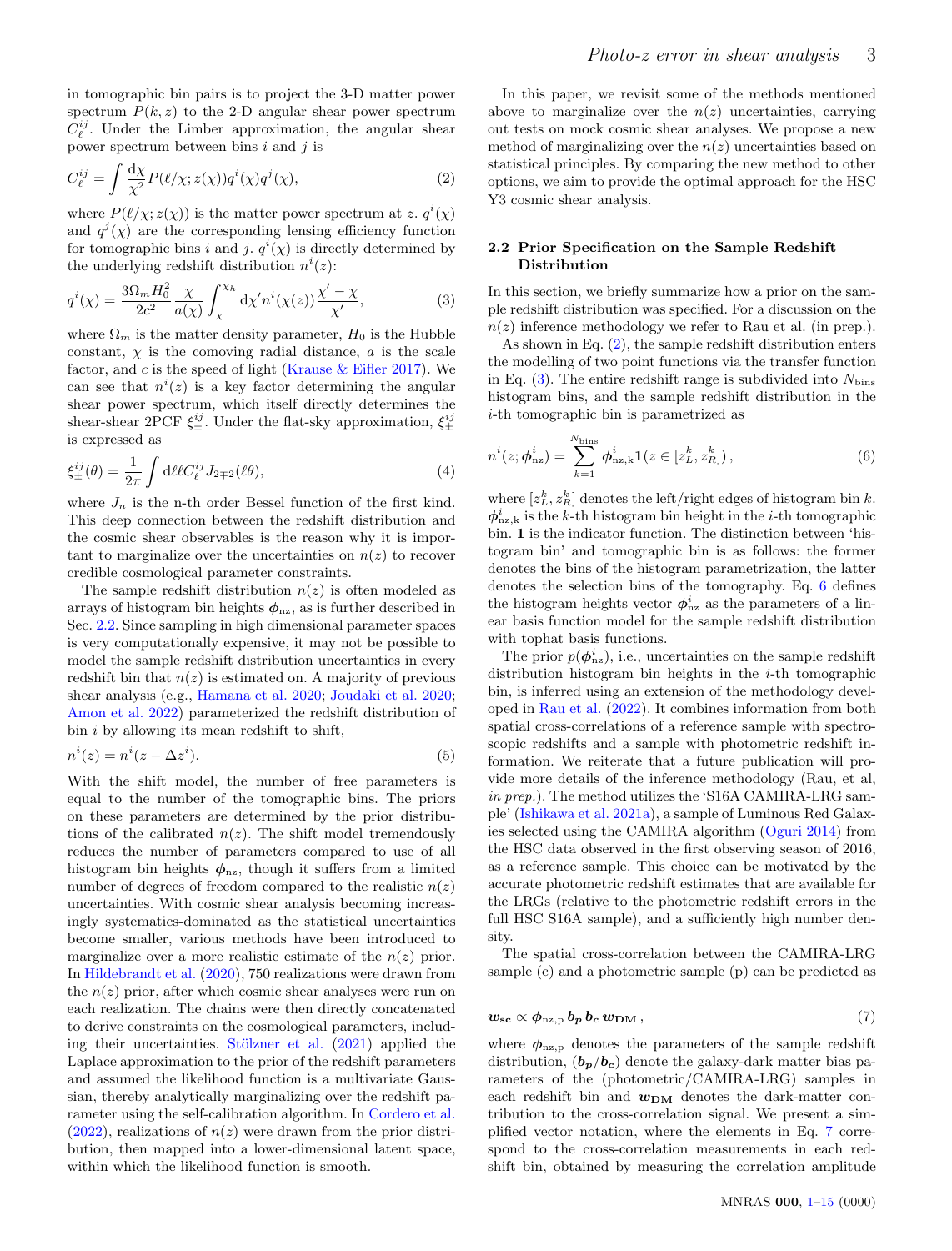within a spatial annulus of physical distance as described in [Morrison et al.](#page-13-38) [\(2017\)](#page-13-38). Using the auto-correlation of the CAMIRA-LRG galaxies the method fits the linear bias model  $b_c(z) = b_0(1+z)$ , where  $b_0 = 1.06 \pm 0.03$ , consistent with previous measurements from [Ishikawa et al.](#page-13-39) [\(2021b\)](#page-13-39). The covariance of the cross-correlation likelihoods is estimated using bootstrap resampling and approximated to be diagonal. This is done for simplicity and can be an inaccurate approximation due to the high correlation of neighboring bins. The method uses  $THE-WIZZ<sup>1</sup>$  $THE-WIZZ<sup>1</sup>$  $THE-WIZZ<sup>1</sup>$  [\(Morrison et al.](#page-13-38) [2017\)](#page-13-38) for the cross-correlation measurements, and selects a scale annulus of  $1.5 - 5.0$  Mpc in analogy to [Gatti et al.](#page-13-40)  $(2021)$ .

We include information from the photometry into the inference by combining the individual galaxy redshift uncertainties of a set of models. Our model set consists of a template fitting code Mizuki [\(Tanaka](#page-14-5) [2015\)](#page-14-5) that defines a likelihood, empirical codes  $MLZ<sup>2</sup>$  $MLZ<sup>2</sup>$  $MLZ<sup>2</sup>$  [\(Carrasco Kind & Brunner](#page-13-41) [2013\)](#page-13-41) and EPHOR [\(Tanaka et al.](#page-14-6) [2018\)](#page-14-6) that define a conditional probability density function obtained on a training set and FRANKEN- $Z^3$  $Z^3$  [\(Speagle et al.](#page-14-7) [2019\)](#page-14-7) that uses a fluxerror weighted score function to map training set objects to galaxies in the photometric dataset. We refer to [Tanaka et al.](#page-14-6) [\(2018\)](#page-14-6) for a summary of the different methodologies that are available to us. We note that the machine learning-based algorithms do not produce likelihoods (unlike SED fitting techniques). However we will treat their estimates as likelihoods within this framework and refer to a future publication for a description of the technical details.

Following the methodology developed in [Rau et al.](#page-13-22) [\(2022\)](#page-13-22), we infer posteriors of sample redshift distributions as shown in Fig. [1](#page-3-4) using information from both the cross-correlation data vector and the photometry of galaxies. The horizontal axis shows the redshift, the vertical the normalized sample redshift distribution. The legend lists the redshift ranges selected on the best fitting redshift derived using the Mizuki template fitting code that we use to define the tomographic bins. The error contours correspond to the 68% confidence intervals. The aforementioned posteriors of sample redshift distributions constructed using the joint likelihood of spatial cross-correlations and photometry is then used as the prior distribution on the sample redshift distribution in the following analysis. We neglect here the covariance between the spatial cross-correlations and the lensing observables.

## <span id="page-3-0"></span>3 METHODS

In this section, we describe the methods used to carry out this work. In Section [3.1,](#page-3-5) we describe our parameter inference pipeline, implemented using CosmoSIS [\(Zuntz et al.](#page-14-8) [2015\)](#page-14-8). In Section [3.2,](#page-5-0) we describe the methods to marginalize over the  $n(z)$  uncertainties during the cosmological parameter inference. In addition to employing existing approaches from the literature, we also propose a new method for marginalizing  $n(z)$  uncertainties for cosmic shear analysis: a statistically accurate formulation for sampling from the  $n(z)$  covariance.

<span id="page-3-4"></span>

Figure 1. The sample redshift distribution estimated by cross correlation with 4 tomographic bins, for HSC S16A (Rau, et al., in prep.) The shaded regions represent the 68% confidence intervals of the distributions.

The key terminology used for redshift distribution and statistical inference throughout this section, their mathematical symbols, and description are listed in Table [1.](#page-4-0)

## <span id="page-3-5"></span>3.1 Cosmological forward modeling

In this section, we describe the cosmic shear forward modeling process, including the cosmological model, the astrophysical model, and other nuisance parameters, for computing the mock data vector and parameter inference. For an initial exploration, we considered a 2-parameter ΛCDM model that only varies  $\Omega_m$  and  $\sigma_8$ . We then considered a full analysis with 5  $\Lambda$ CDM parameters, 2 astrophysical nuisance parameters,  $N_{\text{tomo}} = 4$  multiplicative bias parameters and 2 PSF systematics parameters, for a total of 13 parameters.  $N_{\text{tomo}} = 4$ additional parameters were added for marginalizing over  $n(z)$ uncertainties for the shift model. The modeling pipeline used CosmoSIS [\(Zuntz et al.](#page-14-8) [2015\)](#page-14-8), which is a well-tested and validated platform for cosmological inference (e.g., in [Abbott](#page-13-42) [et al.](#page-13-42) [2022\)](#page-13-42).

The cosmological model is described in Section [3.1.1,](#page-3-6) while the astrophysical and other nuisance parameters are described in Section [3.1.2.](#page-4-1) The analysis setup (tomographic bins, angular scales, etc.) and mock data vector are described in Section [3.1.3.](#page-5-1) The sampler and covariance matrices are described in Section [3.1.4.](#page-5-2)

#### <span id="page-3-6"></span>3.1.1 Cosmological Model

We adopted a ΛCDM cosmological model throughout this work. We computed the linear matter power spectrum using CAMB [\(Lewis et al.](#page-13-43) [2000;](#page-13-43) [Lewis & Bridle](#page-13-44) [2002;](#page-13-44) [Howlett et al.](#page-13-45) [2012\)](#page-13-45), and the nonlinear matter power spectrum using the updated HALOFIT [\(Takahashi et al.](#page-14-9) [2012\)](#page-14-9) from the original version [\(Smith et al.](#page-14-10) [2003\)](#page-14-10). The neutrino mass  $\Omega_{\nu}$  was fixed to zero, since the weak lensing shear is relatively insensitive to it. The cosmological parameters in our model are provided in Table [2,](#page-5-3) including their fiducial values, priors, and whether they are varied or fixed in our analysis.

<span id="page-3-1"></span><sup>1</sup> <https://github.com/morriscb/The-wiZZ/>

<span id="page-3-2"></span><sup>2</sup> <https://github.com/mgckind/MLZ>

<span id="page-3-3"></span><sup>3</sup> <https://github.com/joshspeagle/frankenz>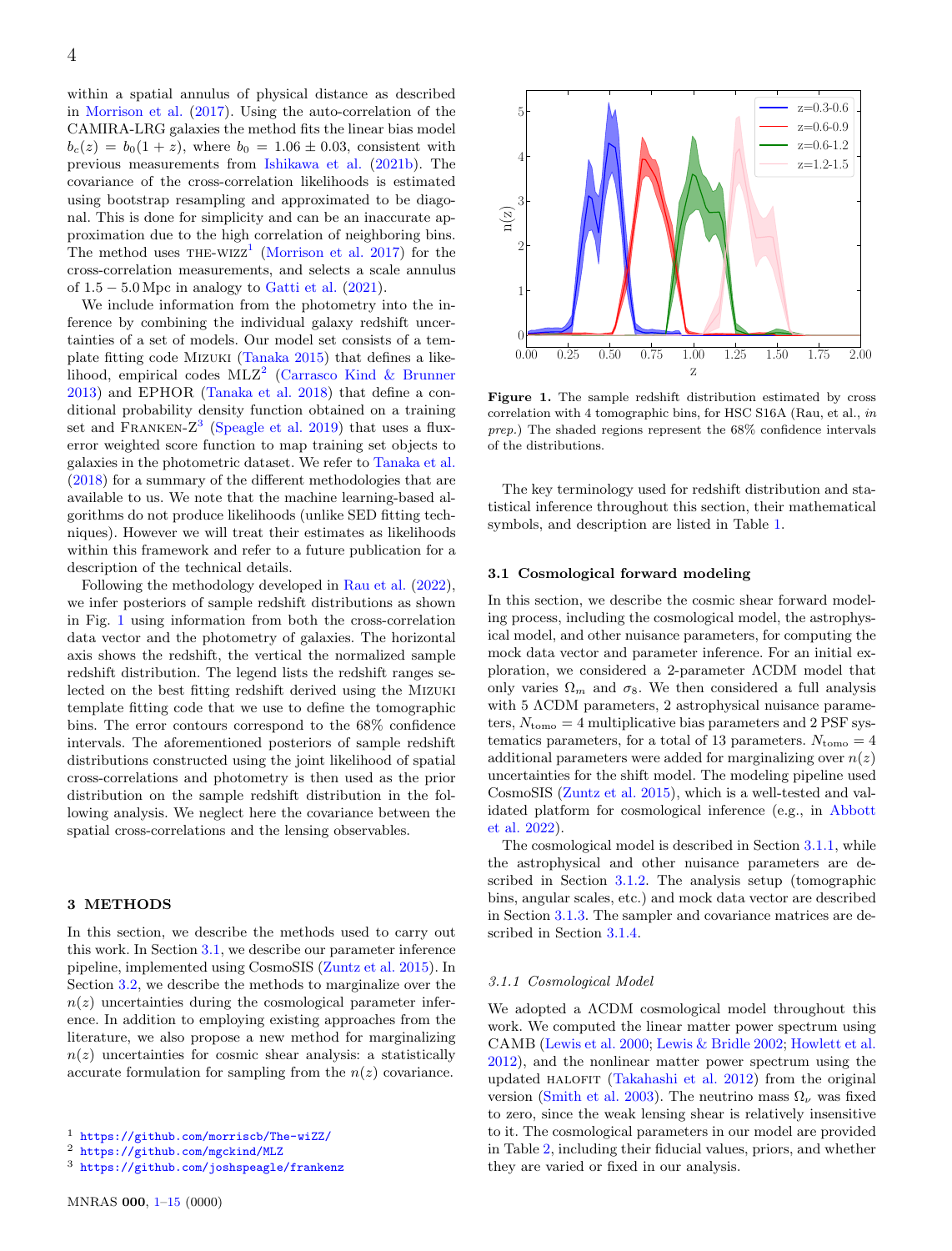<span id="page-4-0"></span>

| Terminology                             | Symbol                             | Description                                                                                                                                                                                                                                                                                                                                                                                                                               |
|-----------------------------------------|------------------------------------|-------------------------------------------------------------------------------------------------------------------------------------------------------------------------------------------------------------------------------------------------------------------------------------------------------------------------------------------------------------------------------------------------------------------------------------------|
| $n^i(z)$ prior                          | $P(\phi_{\text{nz}}^i   \alpha^i)$ | The prior on the $n^{i}(z)$ histogram bin heights in the <i>i</i> -th tomographic bin. Specif-<br>ically, we adapt the posterior in Rau et al. (in prep.) $P(\phi_{\text{nz}}^i   \alpha^i)$ parameterized<br>on the Dirichlet parameter $\alpha^{i}$ for the <i>i</i> -th tomographic bin, as the prior, which<br>is described in Section 2.2. We sometimes refer to this as $n(z)$ prior, when the<br>tomographic bin is not specified. |
| Average $n^i(z)$                        | $\langle \phi^i_\text{nz} \rangle$ | The average histogram bin heights for $n^{i}(z)$ in the <i>i</i> -th tomographic bin, averaged<br>over 10000 realizations of $\phi_{\text{nz}}^i$ sampled from the $n(z)$ prior.                                                                                                                                                                                                                                                          |
| Mean redshift                           | $\langle z^i \rangle$              | The mean redshift of the <i>i</i> -th tomographic bin, calculated by $\langle z^i \rangle$ =<br>$\int z P(\phi_{\text{nz}}^i   \alpha^i) dz$ , where $P(\phi_{\text{nz}}^i   \alpha^i)$ is the $n^i(z)$ prior of the samples in the <i>i</i> -th<br>tomographic bin.                                                                                                                                                                      |
| Data vector                             | D                                  | Shear data vector $D = [\xi^{\dot{i}j}_{+}, \xi^{ij}_{-}],$ where ij is ordered in<br>$[11, 12, 13, 14, 22, 23, 24, 33, 34, 44]$ . The generation of data vector is described<br>in Section $3.1.3$ .                                                                                                                                                                                                                                     |
| Covariance (matrix)                     | Σ                                  | Covariance matrix of the data vector $D$ , $\Sigma_{ij} = \langle D_i D_j \rangle$ . The covariance matrix<br>used in this work is described in Section 3.1.4.                                                                                                                                                                                                                                                                            |
| Inference posterior                     | $P(\mathbf{\Omega} \mathbf{D})$    | The posterior distribution on the cosmological and astrophysical parameters $\Omega$ after<br>marginalizing over the nuisance parameters. In this paper, we specifically consider<br>the $n(z)$ parameters as the nuisance parameters.                                                                                                                                                                                                    |
| Log evidence                            | $\log(P(D \phi_{\text{nz,s}}))$    | The log-evidence of a particular realization of the $\phi_{\text{nz},s}$ , expressed in Eq. (12).                                                                                                                                                                                                                                                                                                                                         |
| Number of tomographic bins              | $N_{\rm tomo}$                     | The number of tomographic bins, which results in the number of nuisance param-<br>eters for the multiplicative bias and shift model. In this work, $N_{\text{tomo}} = 4$                                                                                                                                                                                                                                                                  |
| Number of resampling $\phi_{\text{nz}}$ | $N_{\rm sample}$                   | The number of realizations sampled from the $n(z)$ prior for the direct and Bayesian<br>resampling methods, described in Sec. 3.2.2. For the full analyses in this work,<br>$N_{\rm sample} = 250.$                                                                                                                                                                                                                                       |
| Number of histogram bins                | $N_{\text{bins}}^i$                | Number of histogram bin heights in the $i$ -th tomographic bins. This is the same<br>as the length of $\phi_{\text{nz}}^i$ . In this work, $N_{\text{bins}}^i = 18(18, 25, 20)$ for tomographic bins<br>$1(2,3,4)$ , respectively.                                                                                                                                                                                                        |

Table 1. Table of the redshift distribution and statistics terminologies used for quantities throughout Section [3.](#page-3-0) We also provide a short description of each quantity and the specific values used in this work or a reference to the section where they are described.

## <span id="page-4-1"></span>3.1.2 Astrophysical and Nuisance Parameters

Throughout the analysis, we used the nonlinear alignment model (NLA Krause  $\&$  Eifler [2017\)](#page-13-35) to model the intrinsic alignment (IA) signal (see also [Hirata & Seljak](#page-13-46) [2004;](#page-13-46) [Bridle](#page-13-47) [& King](#page-13-47) [2007,](#page-13-47) for the development and further extension of the NLA model). In this paper, we adopted the NLA model with an additional term that includes redshift evolution of the alignment amplitude, namely,

$$
A(z) = A_{\text{IA}} \left[ \frac{1+z}{1+z_0} \right]^{\eta},\tag{8}
$$

where the fiducial values and priors of the parameters  $A_{IA}$ ,  $\eta$ , and  $z_0$  are shown in Table [3.](#page-5-4) In practice, the redshift evolution parameter may absorb some evolution of the source sample properties with redshift, since intrinsic alignments depend on galaxy properties.

Since the IA model in this work has redshift evolution, the intrinsic alignment model parameters may have some degeneracy with the redshift distribution  $n(z)$ , which motivates marginalizing over the  $n(z)$  uncertainty in the analysis.

We computed the shear-shear angular power spectrum from the matter power spectrum and the input  $n(z)$ , using the formalism in Section [2.1.](#page-1-1) We then added the NLA model shear-IA and IA-IA angular power spectrum to the shearshear angular power spectrum. Next, we included a per-bin multiplicative shear bias into the observed shear power spectrum using

$$
\hat{C}_{\ell}^{ij} = (1 + m^i + m^j) C_{\ell}^{ij},\tag{9}
$$

where  $m^i$  and  $m^j$  are the multiplicative biases of bins i and j, respectively. We used Eq.  $(4)$  to compute the shear-shear correlation function  $\xi_{\pm}^{ij}$ .

Finally, we employed a simple model for the additive shear biases at the correlation function level. We included the PSF leakage term  $\alpha$  and PSF shape error term  $\beta$ , using the same model as in [Hamana et al.](#page-13-9) [\(2020\)](#page-13-9). Our model of the shearshear correlation function with PSF systematics is

$$
\xi_{\pm}^{ij,\text{model}} = \xi_{\pm}^{ij} + \alpha^2 \langle e_{\text{PSF}} e_{\text{PSF}} \rangle + \alpha \beta \langle e_{\text{PSF}} \delta e_{\text{PSF}} \rangle + \beta^2 \langle \delta e_{\text{PSF}} \delta e_{\text{PSF}} \rangle, \qquad (10)
$$

where  $e_{PSF}$  and  $\delta e_{PSF}$  are the PSF shape and the modeling error of the PSF shape, respectively.

Table [3](#page-5-4) lists the astrophysical and other nuisance parameters, with their fiducial values, priors, and whether they are varied or fixed in our analysis.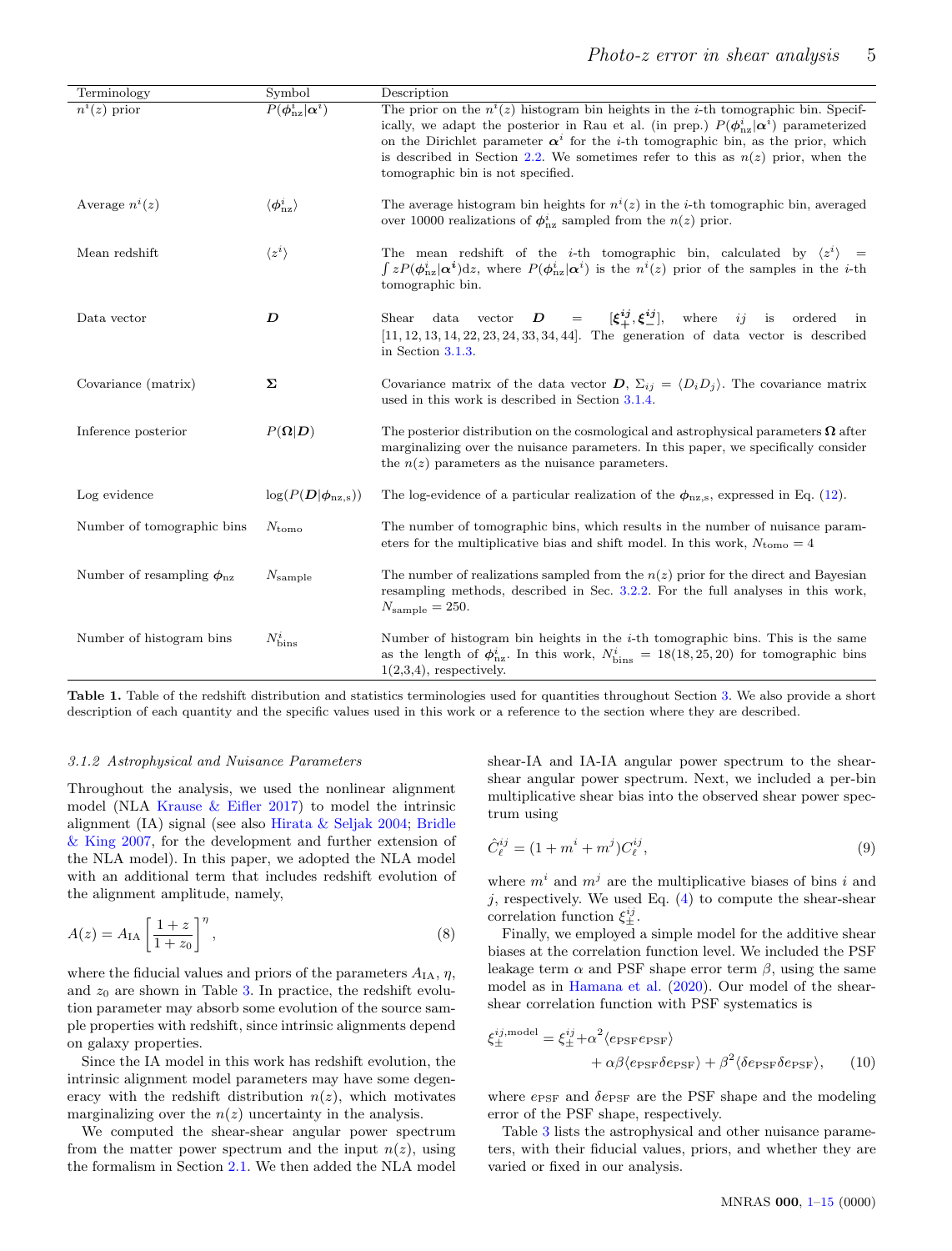<span id="page-5-3"></span>

| Parameter      | Fiducial | Prior         | $2-p$ | full analysis |
|----------------|----------|---------------|-------|---------------|
| $\sigma_8$     | 0.824    | U[0.4, 1.2]   |       | √             |
| $\Omega_h$     | 0.0489   | U[0.03, 0.07] |       |               |
| $n_{\rm s}$    | 0.967    | U[0.87, 1.07] |       |               |
| $h_0$          | 0.677    | U[0.55, 0.9]  |       |               |
| $\Omega_m$     | 0.311    | U[0.1, 0.8]   |       |               |
| $\tau$         | 0.0561   | const.        |       |               |
| $\Omega_{\nu}$ | 0.0      | const.        |       |               |
| w              | $-1.0$   | const.        |       |               |
| $w_a$          | 0.0      | const.        |       |               |

Table 2. Fiducial values and priors of the cosmological parameters used in this paper, along with whether or not they are varied  $(\checkmark)$ or not (blank) in the two-parameter (2-p) and full analysis.  $U[a, b]$ represents a uniform distribution from a to b.

<span id="page-5-4"></span>

| Parameter       | Fiducial | Prior                  | $2-p$ | full analysis |
|-----------------|----------|------------------------|-------|---------------|
| $A_{\text{IA}}$ | 1.0      | $U[-5, 5]$             |       |               |
| $\eta$          | 0.0      | $U[-5, 5]$             |       |               |
| $z_0$           | 0.62     | const.                 |       |               |
|                 |          |                        |       |               |
| m <sub>1</sub>  | 0.0      | $\mathcal{N}(0, 0.01)$ |       |               |
| m <sub>2</sub>  | 0.0      | $\mathcal{N}(0, 0.01)$ |       |               |
| m <sub>3</sub>  | 0.0      | $\mathcal{N}(0, 0.01)$ |       |               |
| m <sub>4</sub>  | 0.0      | $\mathcal{N}(0, 0.01)$ |       |               |
|                 |          |                        |       |               |
| $\alpha$        | 0.0      | $\mathcal{N}(0, 0.01)$ |       |               |
| β               | 0.0      | $\mathcal{N}(0, 1.11)$ |       |               |

Table 3. Fiducial values and priors of the astrophysical and nuisance parameters used in this paper, along with whether or not they are varied  $(\checkmark)$  or not (blank) in the two-parameter (2-p) and full analysis.  $U[a, b]$  represents a uniform distribution from a to b, while  $\mathcal{N}(\mu, \sigma)$  represents a Gaussian distribution with mean value  $\mu$  and standard deviation  $\sigma$ .

#### <span id="page-5-1"></span>3.1.3 Analysis settings and mock data vector

In this work, we used 4 tomographic bins, resulting in 10 tomographic bin pairs. We adopted the angular binning used in the real-space cosmic shear analysis of the first-year HSC catalog [\(Hamana et al.](#page-13-9) [2020\)](#page-13-9), i.e., 9 angular bins between 8.06 arcmin and 50.89 arcmin for  $\xi_{+}$ , and 8 angular bins between 32.11 arcmin and 160.93 arcmin for  $\xi$ -. Our data vector D, which includes  $\xi_+$  and  $\xi_-$ , has a length of 170.

We generated mock data vectors using the forward modeling pipeline described above. To be able to compare the recovered parameter values with their true values, we did not add noise to the data vectors.

We used the Planck results in [Planck Collaboration et al.](#page-13-48) [\(2020\)](#page-13-48) for the fiducial cosmological parameters in Table [2.](#page-5-3) For the IA parameters in Table [3,](#page-5-4) we adopted typical integer values for the amplitude A and redshift power  $\eta$ , and  $z_0 =$ 0.62 for the pivot redshift [\(Troxel et al.](#page-14-11) [2018;](#page-14-11) [Hamana et al.](#page-13-9) [2020\)](#page-13-9). We adopted the prior on  $\alpha$  and  $\beta$  from [Hamana et al.](#page-13-9) [\(2020\)](#page-13-9), and set the fiducial values to zero.

Our mock shear data vector was generated by averaging the  $\xi_{\pm}$  over 1000 realizations of  $n(z)$  sampled from its prior. Note that  $\xi_{\pm}^{ii}(\langle n(z)\rangle) \neq \langle \xi_{\pm}^{ii}(n(z))\rangle$ . Therefore, we cannot simply use the mean value of the  $n(z)$  prior to generate the mock data vector.

#### <span id="page-5-2"></span>3.1.4 Sampler and Covariance Matrices

We sampled the parameter space and estimate the Bayesian evidence using MULTINEST [\(Feroz & Hobson](#page-13-32) [2008;](#page-13-32) [Feroz](#page-13-33) [et al.](#page-13-33) [2009,](#page-13-33) [2019\)](#page-13-34), due to its rapid speed for relatively ac-curate evidence evaluation in constant efficiency mode<sup>[4](#page-5-5)</sup>. We fixed the efficiency to 0.1, which is the default value for MultiNest, throughout this work. The log-likelihood of the model is computed by Eq  $(1)$ , with the corresponding covariance matrices.

In this work, we carried out our analyses with two covariance matrices: (a) We estimated the covariance matrix for cosmic shear using the HSC three-year shear catalog. For this purpose, we divided every element in the HSC first-year covariance  $\Sigma_{y1}$  [\(Hamana et al.](#page-13-9) [2020\)](#page-13-9) by 3, since the survey area is roughly 3 times larger. We denote this covariance matrix as  $\Sigma_{y3} = \Sigma_{y1}/3$ . (b) We estimated the covariance matrix for cosmic shear with the full HSC survey, which is roughly 10 times the area of the first-year catalog. We denote this covariance as  $\Sigma_{\text{full}} = \Sigma_{v1}/10$ . There are several significant limitations of this approximation to the future HSC analyses: (a) We decreased the covariance by a factor of the increase in survey area, without considering that the survey footprint has become considerably more contiguous, so the survey edge effects become less important. (b) We adopted the same angular binning and scale cuts as for the HSC first-year analysis, while those cuts are likely to be different for the upcoming three-year analysis and future analyses.

However, we used the covariance matrix of the  $n(z)$  prior from the first-year HSC shape catalog when analyzing the three-year and full data vector. In the real analyses, the covariance of the  $n(z)$  for the three-year and full catalogs is likely to decrease. However, it is a systematics-dominated quantity, so its uncertainty will not decrease with area as rapidly as does the cosmic shear data vector. Our choice to keep it fixed represents a conservative assumption regarding our ability to understand and control systematic biases and uncertainties in the photometric redshift estimation and the cross-correlation calibration of  $n(z)$ . As a result of this choice, the impact of  $n(z)$  uncertainty on the cosmological parameter constraints gets worse as the dataset grows.

## <span id="page-5-0"></span>3.2 Marginalizing over  $n(z)$  uncertainty

In this section, we introduce the different approaches for marginalizing over uncertainty in the ensemble  $n(z)$  that are implemented on the mock cosmic shear analysis described in Section [3.1.](#page-3-5) In Section [3.2.1,](#page-6-2) we introduce the shift model's parameterization. In Section [3.2.2,](#page-6-1) we introduce the resampling approach, i.e., marginalizing over the sample redshift distribution uncertainties by running many chains with different realizations drawn from the  $n(z)$  prior. We propose a new technique for weighting the chains when combining them, based on model evidence, motivated by Bayes theorem.

The  $n(z)$  prior that is marginalized over in this work is specified by the histogram bin heights  $\phi_{\text{nz},k}^i$  at center redshift

<span id="page-5-5"></span><sup>4</sup> In [Lemos et al.](#page-13-49) [\(2022\)](#page-13-49), it is shown that varying the efficiency can bias the model evidence for MULTINEST, therefore, we fixed the efficiency of MULTINEST to eliminate this bias and for its speed over PolyChord [\(Handley et al.](#page-13-50) [2015a;](#page-13-50) [Handley et al.](#page-13-51) [2015b\)](#page-13-51)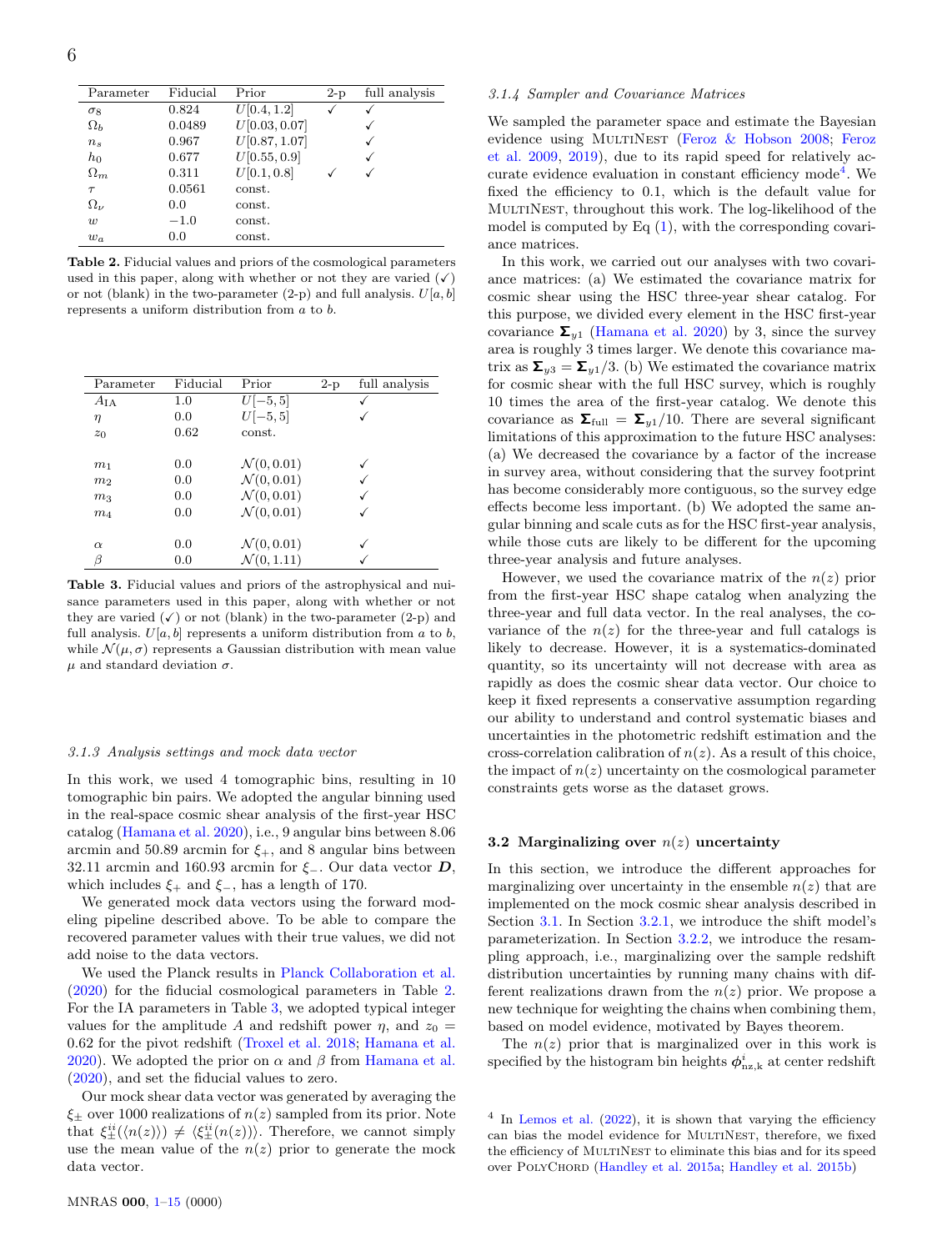<span id="page-6-4"></span>

**Figure 2.** The 68% confidence intervals of the  $n^{i}(z)$  uncertainties of the fiducial  $n(z)$  prior (light shaded regions) and the shift model (dark shaded regions). The shift model generates an unrealistic distribution of  $n(z)$  uncertainties, underestimating the uncertainty at most redshifts but overestimating it around the edges of bins 2, 3 and 4.

of the histogram  $z_k$  for tomographic bin i. respectively, modeled by 4 independent Dirichlet distributions. The Dirichlet distributions are parameterized by arrays  $\alpha^i$ , with length equal to the number of histogram bins in the corresponding tomographic bin, specified in Section [2.2.](#page-2-0)

#### <span id="page-6-2"></span>3.2.1 Shift Model

The shift model is a simple and approximate model for representing uncertainties in  $n(z)$ . It allows the sample redshift distribution to shift coherently in redshift space following Eq.  $(5)$ . It is used to marginalize over  $n(z)$  uncertainties in many cosmic shear analysis (e.g., [Hildebrandt et al.](#page-13-13) [2020;](#page-13-13) [Hamana et al.](#page-13-9) [2020;](#page-13-9) [Amon et al.](#page-13-11) [2022\)](#page-13-11). For this model, we use the average histogram bin heights  $\langle \phi_{\text{nz}}^i \rangle$  as the fiducial redshift distribution, specified in row 2 of Table [1.](#page-4-0) We let the  $\langle \phi^i_{\text{nz}} \rangle$  of each tomographic bin shift individually. Therefore, using this model involves introducing  $N_{\text{tomo}} = 4$  nuisance parameters. We determined the prior on the  $\Delta z^i$  by computing the distribution of the mean redshift  $\langle z^i \rangle$  of the tomographic bin i over 10000 realizations of histogram bin heights drawn from the  $n^{i}(z)$  prior. We used a Gaussian distribution for the prior, with zero means and standard deviations determined by the distributions of  $\langle z^i \rangle$ . The priors on the shift parameters for the four tomographic bins are listed in Table [4.](#page-6-3)

In Fig. [2,](#page-6-4) we show a comparison of the  $n(z)$  uncertainty included by the shift model (in dark shaded regions), versus the total uncertainty of the  $n(z)$  prior (in light shaded regions). The uncertainty of the shift model is generated by shifting  $\langle n^i(z) \rangle$  with  $\Delta z^i$  sampled from the prior listed in Table [4.](#page-6-3) Compared to the full  $n(z)$  prior, the shift model underestimates the uncertainties at most redshifts, especially for redshifts where  $\langle n^i(z) \rangle$  is relatively flat. The shift model also overestimates the uncertainties in the wings of the redshift distribution for some the tomographic bins. At the  $n(z)$ level, the shift model is an inaccurate representation of the real uncertainty.

<span id="page-6-3"></span>

| Parameter           | Fiducial | Prior                   |
|---------------------|----------|-------------------------|
| $\Delta z^1$        | 0.0      | $\mathcal{N}(0, 0.012)$ |
| $\Delta z^2$        | 0.0      | $\mathcal{N}(0, 0.01)$  |
| $\Delta z^3$        | 0.0      | $\mathcal{N}(0, 0.018)$ |
| $\wedge$ $\sim$ $4$ | 0.0      | $\mathcal{N}(0, 0.021)$ |

Table 4. Fiducial values and priors used for the shift model parameterization of  $n(z)$  uncertainties. The standard deviation of the Gaussian prior is calculated from the  $\sigma$  of  $\langle z^i \rangle$  from 1000 draws from the  $n(z)$  prior.

## <span id="page-6-1"></span>3.2.2 Resampling Approaches

A different approach for marginalizing over the  $n(z)$  uncertainty, with fewer approximations, is to sample many realizations of histogram bin heights from the  $n(z)$  prior, and run the cosmological parameter estimation process on each realization as if there are no  $n(z)$  uncertainties. To incorporate the  $n(z)$  uncertainties in the cosmological parameter estimates, the final step is to combine the results from the different MCMC chains. We refer to this approach as the "resampling approach".

In this work, we propose a resampling method that is based on Bayes' theorem to marginalize over the  $n(z)$  uncertainty. We start by deriving the posterior on the cosmological and astrophysical parameters,  $P(\Omega|D)$ , after marginalizing over the uncertainty in the  $n(z)$  histogram bin heights, which we denoted  $\phi_{nz}$ . Here D is the observed cosmic shear data vector  $D = [\xi_+, \xi_+]$ , see row 4 of Table. [1.](#page-4-0) This posterior is as follows:

$$
P(\mathbf{\Omega}|\mathbf{D}) = \int d\phi_{\text{nz}} P(\mathbf{\Omega}, \phi_{\text{nz}}|\mathbf{D}) = \int d\phi_{\text{nz}} P(\mathbf{\Omega}|\mathbf{D}, \phi_{\text{nz}}) P(\phi_{\text{nz}}|\mathbf{D})
$$
  
= 
$$
\frac{1}{P(\mathbf{D})} \int d\phi_{\text{nz}} P(\mathbf{\Omega}|\mathbf{D}, \phi_{\text{nz}}) P(\mathbf{D}|\phi_{\text{nz}}) P(\phi_{\text{nz}}).
$$
(11)

<span id="page-6-5"></span>The first line of the equation is based on conditional probability, and the second line is based on Bayes' theorem. Here  $P(\mathbf{\Omega}|\mathbf{D}, \phi_{\text{nz}})$  is the posterior on  $\mathbf{\Omega}$  with a specific realisation of the redshift distribution  $\phi_{\text{nz}}$ .  $P(\phi_{\text{nz}})$  is the  $n^{i}(z)$  prior, for which we chose to use  $P(\phi_{\text{nz}}|\alpha)$ , the posterior probability distribution for the redshift distribution derived using an ex-tension of the methodology from [Rau et al.](#page-13-22) [\(2022\)](#page-13-22).  $P(D|\phi_{nz})$ is the Bayesian evidence of the data given  $\phi_{nz}$ , evaluated by integrating the joint conditional probability over  $\Omega$ ,

<span id="page-6-0"></span>
$$
P(\mathbf{D}|\phi_{\text{nz}}) = \int d\mathbf{\Omega} P(\mathbf{D}|\mathbf{\Omega}, \phi_{\text{nz}}) P(\mathbf{D}).
$$
\n(12)

We rely on the MULTINEST estimation to the log-evidence, which is shown to have a constant bias from the truth in [Lemos et al.](#page-13-49) [\(2022\)](#page-13-49), if the efficiency is kept fixed. This is fine for our purpose: the constant bias on the log-evidence results in a constant factor in the evidence, which is normalized out for the Bayesian weight  $\omega_s$ .

We now describe how we utilize the resampling approach to estimate  $P(\Omega|\mathbf{D})$  in Eq. [\(11\)](#page-6-5). We sampled  $N_{\text{sample}}$  realizations of the redshift distribution  $\phi_{\text{nz},s}$ , where  $s =$  $1 \ldots N_{\text{sample}}$ , is the index of a particular realization from the  $n(z)$  prior, i.e.,  $P(\phi_{nz}|\alpha)$ . We combined the inferred posterior distributions for each one (as represented by the MCMC chains),  $P(\mathbf{\Omega}|\mathbf{D}, \phi_{\text{nz},s})$ . By doing so, we effectively evaluated the integral of Eq.  $(11)$ , which can be written the form of a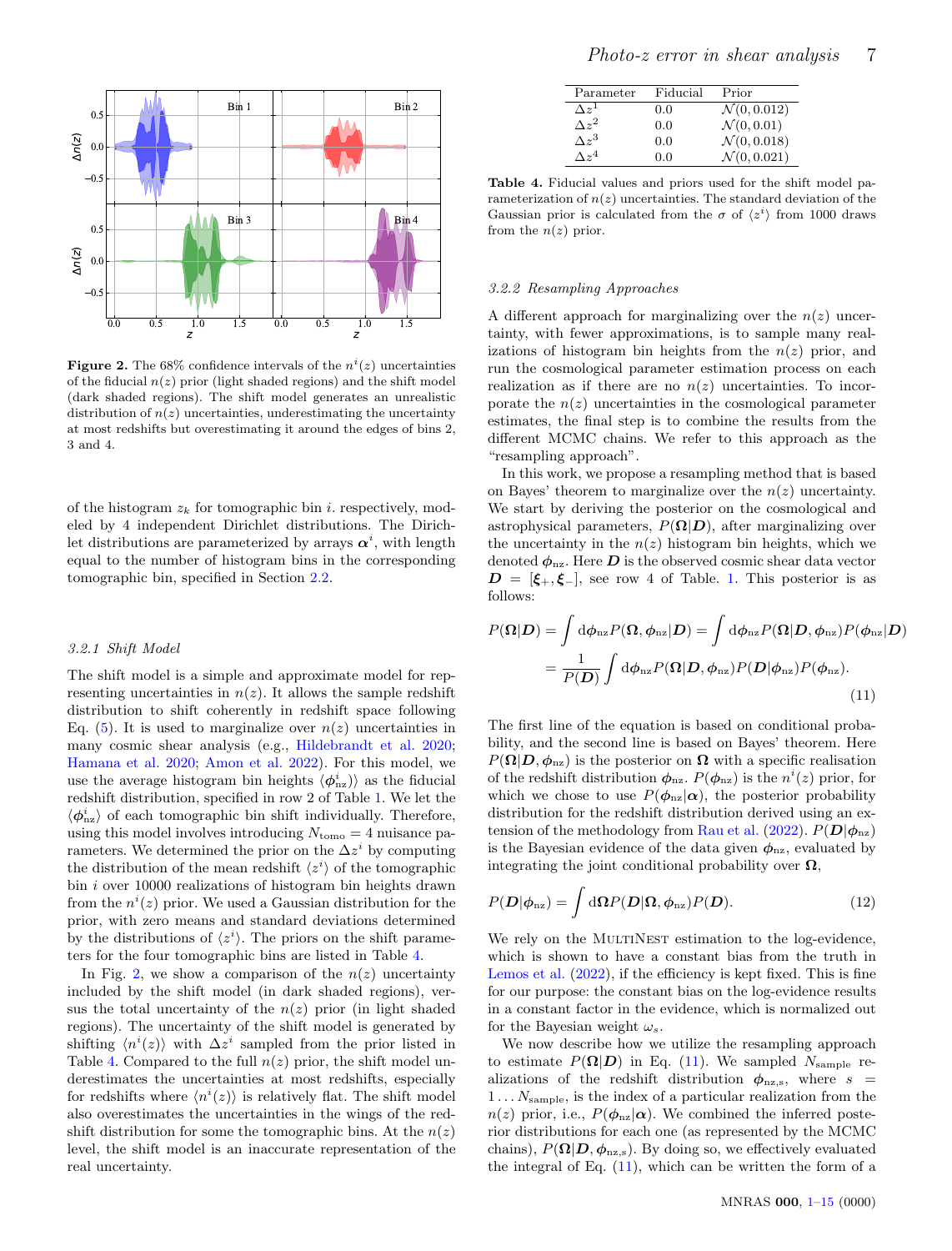summation,

$$
P(\mathbf{\Omega}|\mathbf{D}) = \frac{1}{N_{\text{sample}}P(D)} \sum_{s=1}^{N} P(\mathbf{\Omega}|\mathbf{D}, \phi_{\text{nz,s}}) P(\mathbf{D}|\phi_{\text{nz,s}}), \tag{13}
$$

where  $\phi_{\text{nz,s}}$  is the sth sample of the redshift distribution. Based on Eq. [\(13\)](#page-7-0), we designed a Bayesian weight  $\omega_s$  for combining the posteriors  $P(\mathbf{\Omega}|\mathbf{D}, \phi_{\text{nz,s}})$  that satisfies the following two conditions:

<span id="page-7-3"></span>
$$
\omega_s \propto P(\mathbf{D}|\phi_{\rm nz,s})\tag{14}
$$

$$
\sum_{s=1}^{N_{\text{sample}}} \omega_s = 1. \tag{15}
$$

Finally, the marginalized posterior of  $\Omega$  from the Bayesian resampling can be expressed as

$$
P(\mathbf{\Omega}|\mathbf{D}) = \sum_{s=1}^{N} P(\mathbf{\Omega}|\mathbf{D}, \phi_{\text{nz},s}) \omega_s.
$$
 (16)

Note that the constant  $1/(N_{\text{sample}}P(D))$  in Eq. [\(11\)](#page-6-5) is absorbed in  $\omega_s$  since summation of  $\omega_s$  is normalized to 1. This weight  $\omega_s$ , which is proportional to the Bayesian evidence shown in Eq [\(12\)](#page-6-0), preserves Bayes' theorem, effectively downweighting the  $n(z)$  realizations that are not likely to generate the cosmic shear data vector  $D$ . A similar resampling approach was used in [Hildebrandt et al.](#page-13-13) [\(2020\)](#page-13-13); however, the MCMC chains were concatenated with equal weights, which does not preserve Bayes' theorem. We therefore call our approach "Bayesian resampling", and call the method from [Hildebrandt et al.](#page-13-13) [\(2020\)](#page-13-13) "direct resampling", throughout the paper.

In principle, with enough samples of the redshift distribution, the Bayesian resampling approach should accurately marginalize over the full prior on  $n(z)$  in the cosmic shear analysis, giving more credible parameter constraints than simplified parameterizations, e.g., the shift model. However, it does have its drawbacks: (a) it is computationally intensive to run the full analysis for  $N_{\text{sample}}$  times, where  $N_{\text{sample}}$ is the number of redshift distribution samples, (b) it requires the sample redshift distribution  $n(z)$  to have a well-defined probability distribution from which samples can be drawn, which might not be the case for some surveys depending on how they infer the ensemble  $n(z)$ .

#### <span id="page-7-2"></span>3.2.3 Methods Summary

In this section, we briefly summarize the methods for marginalizing over  $n(z)$  uncertainty in this work, including the notation and terminology of the marginalization methods.

• No  $n(z)$  Uncertainty: We use the average histogram bin height of the  $n(z)$  prior,  $\langle \phi_{\text{nz}}^i \rangle$ , as the sample redshift distribution, without marginalizing over any  $n(z)$  uncertainties. This is the baseline that other methods are compared to.

• Direct Resampling: We sample  $N_{\text{sample}}$  realizations of  $\phi_{\text{nz},s}$  from the  $n(z)$  prior and run cosmological parameter inference on each realization without explicitly accounting for the evidence of the  $\phi_{\text{nz,s}}$ . The chains for different  $\phi_{\text{nz,s}}$ are then combined with equal weights, implicitly incorporating the  $n(z)$  uncertainties into the resulting parameter constraints.

• Bayesian Resampling: This method begins as does direct resampling, but the chains for different  $\phi_{\text{nz,s}}$  are weighted by their Bayesian evidence, as described in Section [3.2.2.](#page-6-1)

<span id="page-7-0"></span>• Shift Model: The average histogram bin heights  $\langle \phi_{\text{nz}}^i \rangle$ is allowed to shift on redshift individually for each tomographic bins, resulting in  $N_{\text{tomo}} = 4$  nuisance parameters for marginalizing over redshift uncertainty, as described in Section [3.2.1.](#page-6-2)

# <span id="page-7-4"></span>3.3 Probability Integral Transformation

In this section, we introduce our validation method for the parameter inference results. We perform a statistical test based on the probability integral transformation (PIT; [Casella et al.](#page-13-52) [2002;](#page-13-52) [Schmidt et al.](#page-14-12) [2020\)](#page-14-12) to test the validity of the inference statistics. We perform PIT on the cumulative density function (CDF) of  $S_8$ , as it is the parameter that the cosmic shear constrains most precisely. The true posterior of the inferred  $S_8$  can be yielded by Bayes' theorem:

$$
P(S_8|\mathbf{D}) = \frac{P(\mathbf{D}|S_8)P(S_8)}{P(D)}.\t(17)
$$

<span id="page-7-1"></span>We define the CDF of  $S_8$  to be

$$
F_{S_8}(S_8) = \int_0^{S_8} dS'_8 P(S'_8 | \mathbf{D}).
$$
\n(18)

According to the PIT theorem, a random variable Y drawn from the distribution of  $F_{S_8}(S_8)$  in Eq. [\(18\)](#page-7-1), has a range of [0, 1], and the CDF of Y follows

$$
F_Y(y) = y,\tag{19}
$$

where  $y$  is a specific value of Y between [0, 1].

To test the credibility of our inference pipeline, we estimate the CDF of  $S_8$ , namely,  $\hat{F}_{S_8}(y)$ , by generating pairs of data vectors  $\mathbf{D}^{\mu}$  and  $S_8^{\mu}$ , where  $\mu = 1, 2...N_{\text{PIT}}$ , and  $N_{\text{PIT}} = 50$ . For each  $\mu$ , we sample a pair of  $(\Omega_m^{\mu}, \sigma_8^{\mu})$  with the uniform prior  $U_{\Omega_m}[0.2, 0.4]$  and  $U_{\sigma_8}[0.7, 1.0]$ , and compute the corresponding  $S_8^{\mu} = \sigma_8^{\mu} \sqrt{\Omega_m^{\mu}/0.3}$ . We first produce a noiseless data vector using the average  $n(z)$ , and then add a random noise realization generated using  $\Sigma_{v3}$ . The noisy data vector is denoted  $D^{\mu}$ .

We run the full inference pipeline on each pair of  $D^{\mu}$  and  $S_8^{\mu}$ , which generates a posterior  $P^{\mu}(S_8|\mathbf{D}^{\mu})$ . For each  $\mu$ , we estimate

$$
\hat{Y}^{\mu} = F^{\mu}_{S_8}(S^{\mu}_8),\tag{20}
$$

where  $F^{\mu}_{S_8}$  is the CDF of the  $S_8$  posterior for the  $\mu\text{-th}$  sample. We compare the CDF of  $\hat{Y}$  with the expected uniform distribution in Sec. [4.3.](#page-11-0)

By conducting the PIT test, we are checking that the posterior distribution of the cosmological parameters inferred in the inference pipeline is statistically consistent with the true posterior given by Bayes' theorem. This is a crucial validation test for the results of this work, since our conclusion that compares marginalization methods relies on accurate posterior errorbars of the inferred parameters. Crucially, this test must be done using data vectors with noise added according to the covariance matrix, since that noise is what broadens the parameter distribution that we are trying to infer.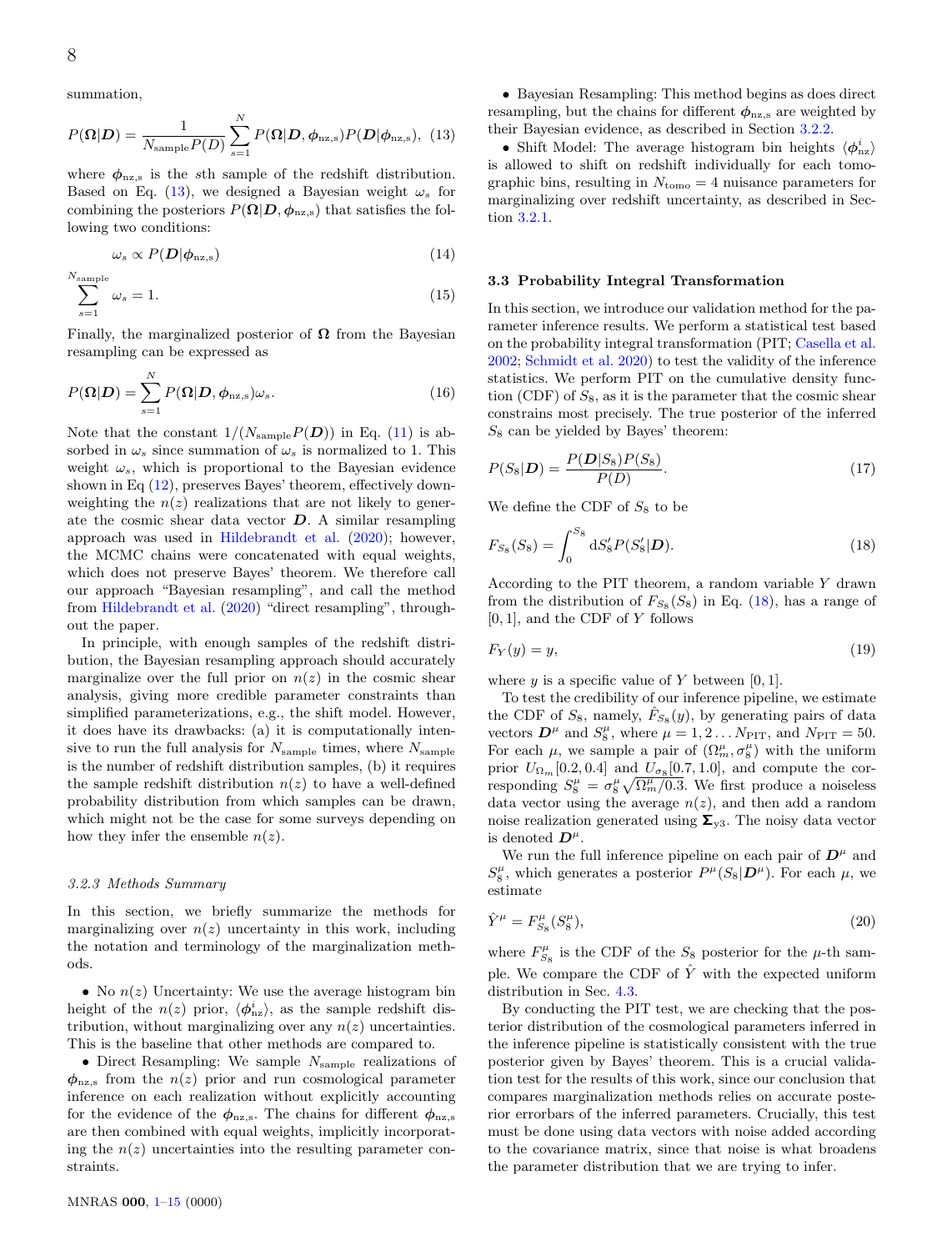<span id="page-8-2"></span>

Figure 3. Parameter constraints for the full analyses, with the three-year covariance matrix  $\Sigma_{y3}$  (left), and the full-data covariance matrix  $\Sigma_{\text{full}}$  (right), with parameters listed in Table [2](#page-5-3) and [3,](#page-5-4) and with  $n(z)$  uncertainty marginalized using three different approaches. The green contour shows the results using the average  $n(z)$  with no uncertainties, while the red and blue contours show the results using the direct and Bayesian resampling approaches described in Section [3.2.2.](#page-6-1) The orange contours use the shift model parameterization, with  $N_{\text{tomo}} = 4$  nuisance shift model parameters, described in Section [3.2.1.](#page-6-2) The dashed lines are the true values used to generate data vector. This plot is made using CHAINCONSUMER [\(Hinton](#page-13-53) [2016\)](#page-13-53)

# <span id="page-8-0"></span>4 RESULTS

In this section, we show the results of forecasting cosmic shear analyses with different marginalization approaches, following the methods outlined in Sec. [3.](#page-3-0) In Section [4.1,](#page-8-1) we show results of the full analyses, where 5 cosmological parameters, 2 IA parameters, 4 multiplicative biases, 2 PSF systematics parameters, and any parameters used to parametrize uncertainty in  $n(z)$  are jointly fit. In Section [4.2,](#page-10-0) we compare the results of the full analyses to the cosmology constraints when only fitting for two parameters:  $\Omega_m$  and  $\sigma_8$ , and compare to the results from other papers that discussed this topic. In Section [4.3,](#page-11-0) we show the PIT validation on noisy data vectors. In Section [4.4,](#page-11-1) we compare the results in this work to that of other work.

#### <span id="page-8-1"></span>4.1 Full analysis

In this section, we show the results of the full cosmic shear analysis on the noiseless mock data vector using the redshift marginalization methods listed in Section [3.2.3.](#page-7-2) We consider 5 cosmological parameters, listed in Table [2](#page-5-3) and explained in Section [3.1.1.](#page-3-6) Additionally, we consider 2 IA parameters,  $N_{\text{tomo}} = 4$  multiplicative biases, and 2 PSF systematics parameters, listed in Table [3](#page-5-4) and explained in Section [3.1.2.](#page-4-1)

We ran a baseline analysis with the average  $n(z)$  and no marginalization for comparison, and three marginalization approaches: the direct and Bayesian resampling, described in Section [3.2.2,](#page-6-1) and the shift model, described in Section [3.2.1.](#page-6-2) For the resampling approach, we ran  $N_{\text{sample}} = 250$  chains for both  $\Sigma_{y3}$  and  $\Sigma_{\text{full}}$  covariance matrices. There are  $N_{\text{tomo}} = 4$  nuisance parameters for the shift model, for which the fiducial values and priors are listed in Table [4.](#page-6-3)

In the top row of Fig. [3,](#page-8-2) we show the 2-d posterior contours and their 1-d projections on the  $\Omega_m$ -S<sub>8</sub> plane for all four analyses, for the  $\Sigma_{y3}$  covariance (left), and  $\Sigma_{\text{full}}$  covariance (right). For the three-year HSC analyses, the different methods of redshift marginalization do not make a visible difference in the contour plot. However, the contours are visibly different for the future full data set of HSC. For  $\Sigma_{u3}$ , the number of resampling for both covariances are  $N_{\text{sample,y3}} = N_{\text{sample,full}} = 250.$ 

In Fig. [4,](#page-9-0) we show the distribution of log-evidence  $log(P(D|\phi_{\text{nz,s}}))$  and the Bayesian weight  $\omega_s$ , defined in Eq.  $(12)$  and Eq.  $(16)$ , of the chains in the resampling approach. The direct resampling method applies uniform weights, while the Bayesian resampling method applies the Bayesian weights  $\omega_s$ . Since the HSC full data-set has a threetimes smaller covariance matrix than the three-year data-set, the same  $n(z)$  uncertainty causes a more significant scatter in both the log-evidence and Bayesian weight. This means that Bayesian resampling will become increasingly favoured over direct resampling as the dataset becomes more statistically powerful. In practice, the Bayesian resampling approach is assigning more weight to realizations of the  $n(z)$  that produce data vectors that are more consistent with the expected one, while down-weighting realizations with less evident  $n(z)$ .

In Fig. [5,](#page-10-1) we show the uncertainty for individual cosmological parameters from the full analysis chains in Fig. [3.](#page-8-2) We used the mean parameter value as the point estimation and the 68% confidence interval as the error bars of the "No  $n(z)$  uncertainty" run for the reference. We also show the true value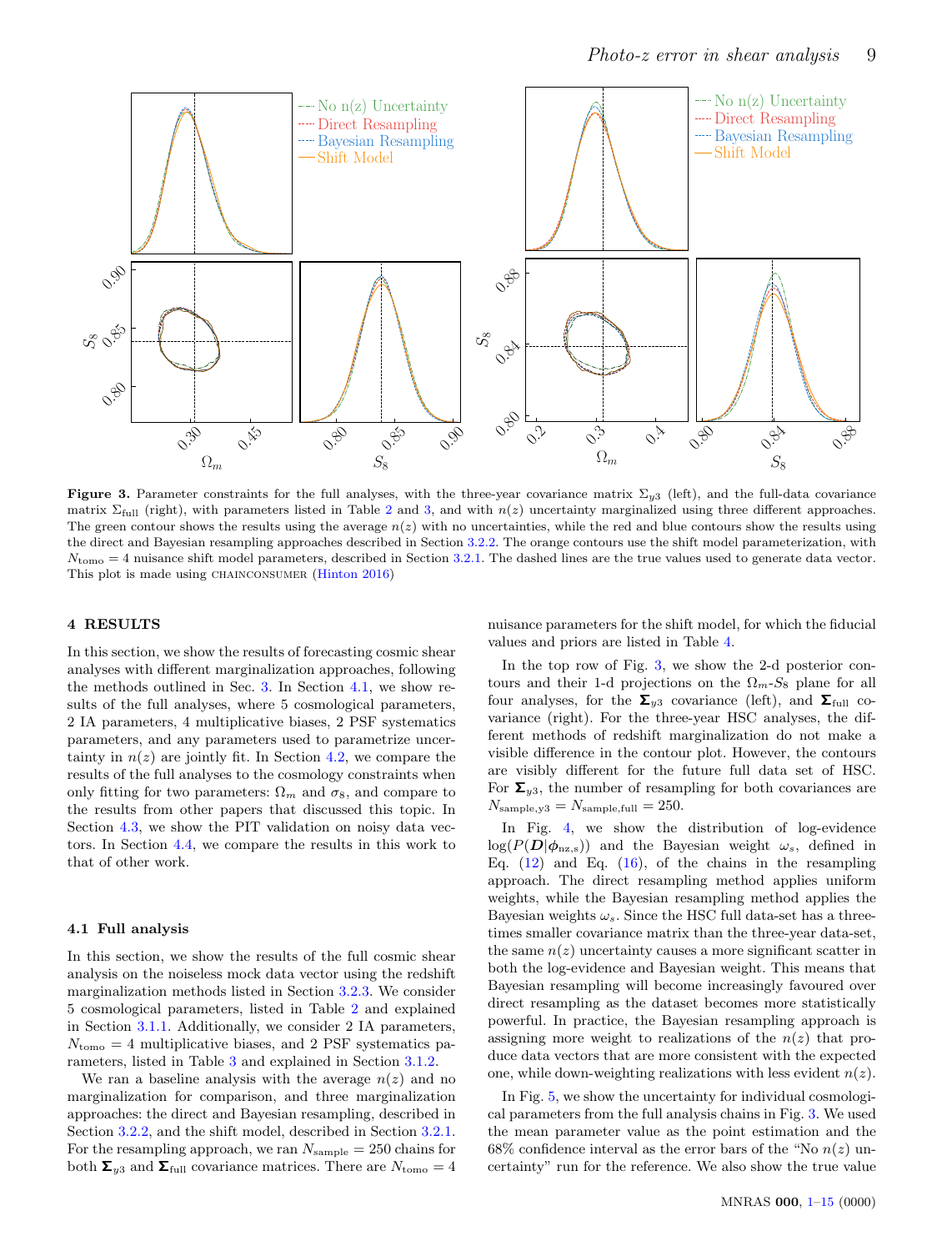<span id="page-9-0"></span>

Figure 4. Top row: the distributions of the log-evidence  $log(P(D|\phi_{\text{nz,s}}))$ , defined in Eq. [\(12\)](#page-6-0). Bottom row: the Bayesian weight,  $\omega_s$ , defined in Eq. [\(16\)](#page-7-3) and applied to the chains in the Bayesian resampling approach. The vertical dashed line in the bottom panel is the constant weight applied to each chain in the 'direct resampling' method,  $\omega_c = 1/250$ . The distributions of log-evidence and Bayesian weight are broader for  $\Sigma_{\text{full}}$  than for  $\Sigma_{y3}$ , because the same amount of  $n(z)$  uncertainty has a larger impact on the more statistically powerful dataset, i.e., the full HSC dataset.

of the parameters in dashed line, as a comparison. For the three-year analyses, shown on the left, marginalizing over the redshift distribution uncertainty does not noticably increase the error bars on either  $\Omega_m$  and  $S_8$ , except when using the "Direct resampling" method. Since the Bayesian resampling method provides a principled approach to incorporation of redshift distribution uncertainties, we take the consistency between that method and the no marginalization method as a sign that the uncertainty in the cosmic shear data vector dominates the uncertainties on cosmological parameters. Therefore, the "Direct resampling" may be introducing spurious uncertainty by failing to downweight  $n(z)$  realizations that are inconsistent with the data vectors, and is not recommended. For the full HSC dataset analyses, shown on the right, we can see that the conclusion of the three-year analyses holds, though the differences between the methods are more visible. The mean posteriors of the  $\Omega_m$  are systematically lower than the true input value across different methods. We suspect that the banana-shaped  $\Omega_m - \sigma_8$  degeneracy that occurs in the full analysis skews the projected distribution of  $\Omega_m$  to the lower end, which also causes the underestimation of  $\Omega_m$  in Fig. [7.](#page-10-2)

We further computed the Figure of Merit (FoM) in the  $\Omega_m$ -S<sub>8</sub> plane to compare the methods, defining the FoM as

$$
\text{FoM} = \frac{1}{\sqrt{|\mathbf{F}^{-1}|}},\tag{21}
$$

where **F** is the Fisher matrix of  $[\Omega_m, S_8]$ . **F** is calculated by taking the inverse of the covariance matrix of  $[\Omega_m, S_8]$ , approximating the MultiNest posterior as a 2-d Gaussian distribution. This approximation effectively marginalizes over the other parameters that are varied during the parameter inference. The FoM is proportional to the reciprocal of the contour area. In Fig. [6,](#page-10-3) we plot the FoM of all the marginalization methods, divided by the FoM value of the "No  $n(z)$  Uncertainty". The two oranges lines correspond to the full analyses in this section. Unsurprisingly, the direct resampling method provides more conservative parameter constraints compared to the Bayesian resampling method, since it does not downweight the outlier  $n(z)$  realizations even though they are unlikely to produce the observed shear data vector. The shift model is slightly conservative for  $\Sigma_{\text{full}}$ , and slightly optimistic for  $\Sigma_{u3}$ , compared to the Bayesian resampling.

In Fig. [7,](#page-10-2) we show the 1-d mean posterior points of 250 chains in the resampling approach, run with  $\Sigma_{\text{full}}$ . The color of the points are coded by the Bayesian weight  $\omega_s$  of the chain, which is proportional to the model evidence  $P(D|\phi_{\text{nz}})$ . We can see that drawing different samples from the  $n(z)$  posterior introduces scatter in the mean values in the  $\Omega_m$ -S<sub>8</sub> plane, but generally the samples with mean closer to the centre of the cluster receive a higher weight, while the  $n(z)$  samples that generate outliers are down-weighted. This plot demonstrates the necessity of considering whether a given  $n(z)$  sample is likely to have generated the data vector that we are observing during the resampling process – as is done in the Bayesian resampling approach, but not direct resampling. We notice that there are  $nz_s$  samples that generate mean posterior at the centre of the cluster, but receive a very low weight. There are two possible explanations: (a) the realization  $nz<sub>s</sub>$  has a best-fit data vector that is on average unbiased compared to the mock data vector  $D$ , but for certain redshifts or  $\theta$ values there are significant deviations (with opposite signs, so they compensate on average); (b) the best-fit data vector deviated from that for the true cosmological parameters in a way that is compensated by biases in other cosmological parameters besides  $\Omega_m$  and  $S_8$ . The mean values of the  $\Omega_m$ are systematically lower than the true value of the input, as we explained earlier in this section.

Following the above presentation of the analysis results, we also compare the computational performance of each redshift distribution marginalization method. In Table [5,](#page-10-4) we show the MULTINEST settings used for each method, and the computational expense of the full analysis in CPU-hours. The resampling approaches are two orders of magnitude slower than the shift model. While the Bayesian resampling and shift methods lead to comparable uncertainties, as is shown in Fig. [6,](#page-10-3) the tremendous computational efficiency of the shift model compared to the Bayesian resampling makes it the recommended choice for the HSC three-year analyses.

For the full HSC three-year cosmic shear analysis, our results suggest that the shift model will produce uncertainties on cosmological parameters that are consistent with the principled Bayesian resampling method to within 3%. Considering that the orders of magnitude difference in computational expense, we recommend the shift model as a well-understood and sufficiently accurate approach for the HSC three-year analysis.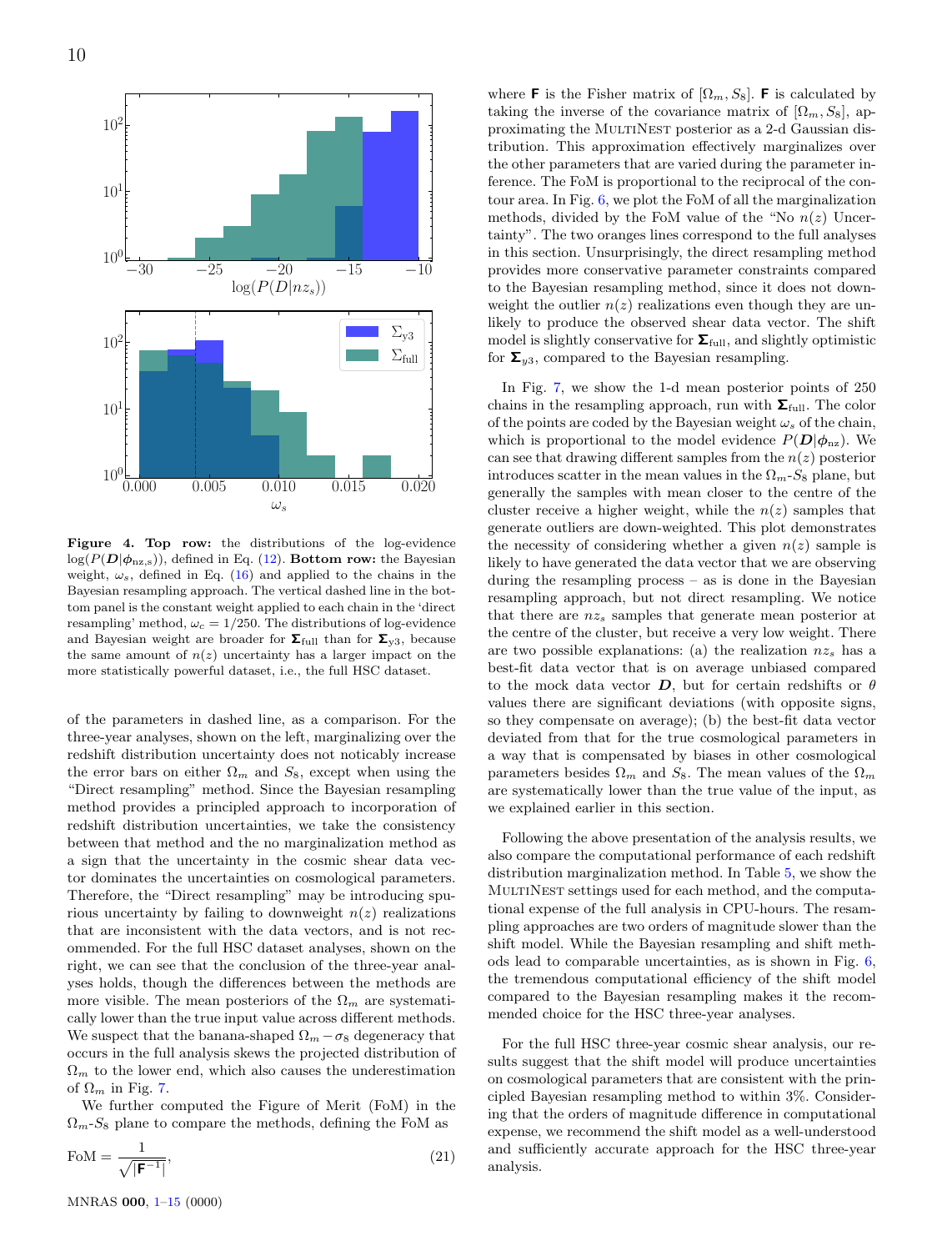<span id="page-10-1"></span>

Figure 5. The 68% confidence intervals (bars) and mean values (dots) of the 1-d projection for the  $n(z)$  marginalization approaches compared to the 'No  $n(z)$  uncertainty' run, for the  $\Sigma_{y3}$  covariance matrix (left), and  $\Sigma_{\text{full}}$  covariance matrix (right), for the full analysis. The solid reference lines and the shaded area are the mean values and the 68% confidence intervals of the "No  $n(z)$  uncertainty" run. The dashed lines are the parameter truth in Table [2.](#page-5-3) We find that the mean values of  $\Omega_m$  are systematically lower than the true input across different methods. The could be caused by the skewness of the posterior distribution.

<span id="page-10-4"></span>

| Method                | Live Points | Efficiency | $\#$ of chains | $CPU$ -hour/chain | total CPU-hour |
|-----------------------|-------------|------------|----------------|-------------------|----------------|
| No $n(z)$ uncertainty | 500         | $\rm 0.1$  |                | $1.76h*56$        | 98.9h          |
| Direct Resampling     | $100\,$     | $\rm 0.1$  | 250            | $1.05h*28$        | 7350.0h        |
| Bayesian Resampling   | $100\,$     | $\rm 0.1$  | 250            | $1.05h*28$        | 7350.0h        |
| Shift Model           | 500         | $\rm 0.1$  |                | $1.77h*56$        | 99.1h          |

Table 5. MULTINEST parameters and computational expense for different marginalization methods, for the full analysis using  $\Sigma_{u3}$ . The chains are run on Vera, a dedicated server for the McWilliams Center for Cosmology. Each node is equipped with 2 Intel Haswell (E5-2695 v3) CPUs, which have 14 cores per CPU. The resampling approaches, due to the need to run hundreds of individual analyses, are two orders of magnitude slower than the shift model.

<span id="page-10-3"></span>

<span id="page-10-2"></span>

**Figure 6.** The Figure of Merit (FoM) comparison in the  $\Omega_m$ -S<sub>8</sub> plane for each marginalization method. The uncertainties on the FoM are computed by bootstrapping the MCMC chains 100 times. All FoM are divided by the FoM of the "No  $n(z)$  uncertainty" run. The direct resampling method is clearly the most conservative method of those tested in this work. The shift model shows similar performance to the Bayesian resampling method.

<span id="page-10-0"></span>Figure 7. A scatter plot showing the mean posterior values for the  $N_{\text{sample}} = 250$  chains with different samples drawn from the  $n(z)$  prior, analyzed with all 17 parameters (using the shift model) and with  $\Sigma_{\text{full}}$ . The colors indicate the Bayesian weight  $\omega_s$  that the chain receives, determined by its evidence  $P(D|\phi_{\text{nz}})$ , defined in Eq. [\(12\)](#page-6-0). The solid line represents the mean statistics of the 'No  $n(z)$  uncertainties' run, while the dashed line represents the true input parameters.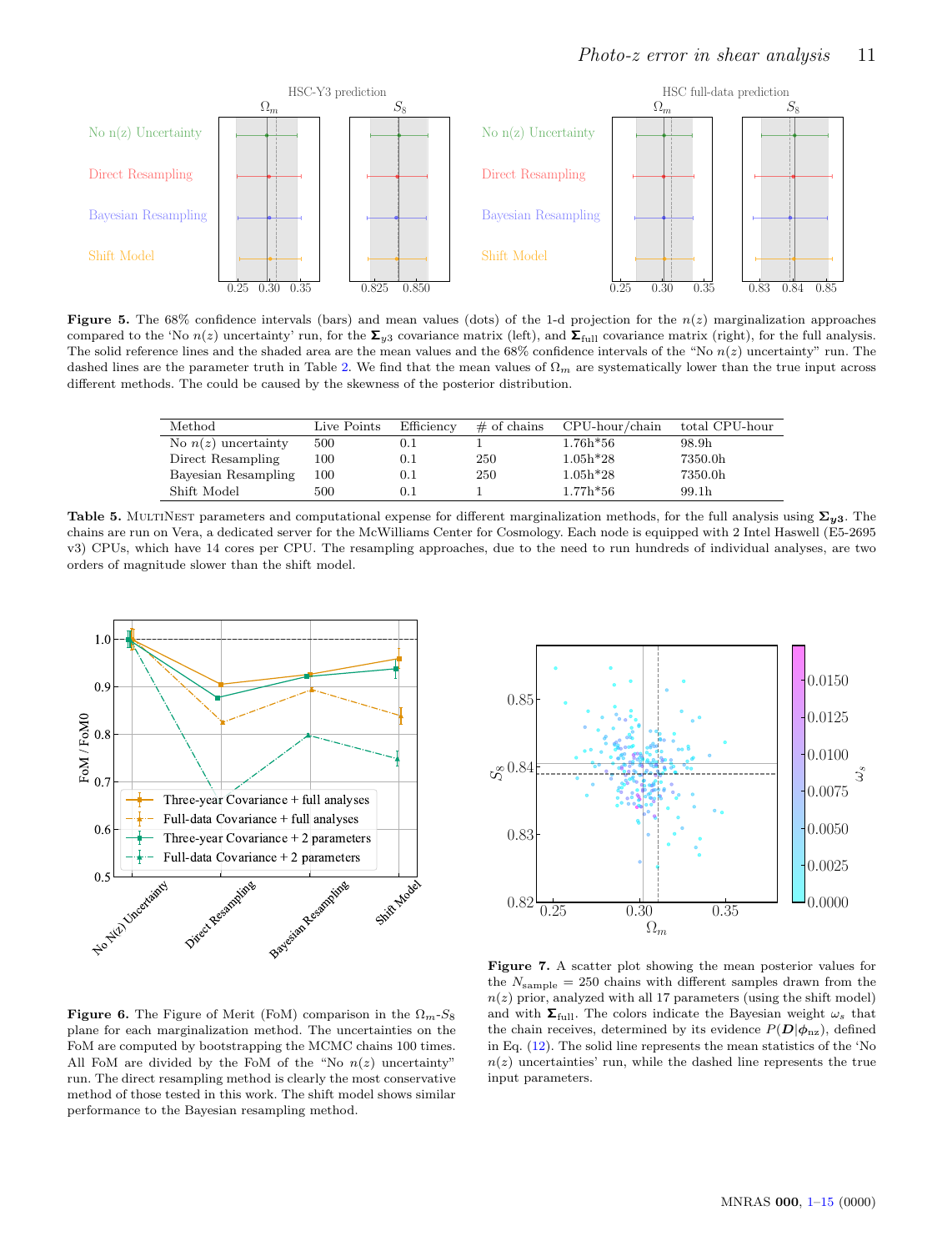<span id="page-11-2"></span>

Figure 8. The CDF of  $\hat{Y}$ , defined in Sec. [3.3.](#page-7-4) If the statistical inference preserves Bayes' theorem, the CDF of  $\hat{Y}$  should follow  $y = x$ , which is plotted as the black dashed line. This plot shows a high level of consistency between the estimated and expected distribution of  $\hat{Y}$ .

#### 4.2 Two-Parameter Analyses

In this work, we also carried out the cosmological parameter inference for a case where only  $\Omega_m$  and  $\sigma_8$ , along with  $n(z)$ marginalization nuisance parameters, are freed. This scaleddown test is initially designed for testing and sanity-checking our inference and analysis software. The constant values for other cosmological and nuisance parameters, and the priors for  $\Omega_m$  and  $\sigma_8$ , are listed in Tables [2](#page-5-3) and [3.](#page-5-4)

We carried out cosmological parameter estimation for the three marginalization methods in the 2-parameter cases, along with the "no  $n(z)$  uncertainty" run for comparison. The contour plots in the  $\Omega_m$  and  $S_8$  plane are well-behaved, and the results lead to similar conclusions as for the full analyses, so we do not show them in the paper. The FoM comparison corresponding to the 2-parameter analyses are shown in green in Fig. [6.](#page-10-3) Compared to the Bayesian resampling, the direct resampling method overestimates the uncertainties in the  $(\Omega_m, S_8)$  plane, and therefore is not recommended. The shift model is slightly conservative for the full dataset, and slightly optimistic for the three year analysis.

#### <span id="page-11-0"></span>4.3 Inference Validation

In this section, we present the inference validation by performing the probability integral transformation (PIT), as de-scribed in Sec. [3.3.](#page-7-4) We sample  $N_{\text{pit}} = 50 \Omega_m - \sigma_8$  pairs, generate a corresponding noisy data vector, obtain the marginalized  $S_8$  posterior from the full inference with shift model, and compute the CDF of the corresponding true  $S_8$  values.

In Fig. [8,](#page-11-2) we compare the CDF of  $\hat{Y}$ , the CDF of  $S_8$  evaluated at the true  $S_8$ , with the CDF of an expected uniform distribution, shown in the black dashed line. On visual inspection, the estimated CDF follows the expected  $y = x$  line nicely. We also conduct an Kolmogorov–Smirnov (K-S) test, which computes the maximum difference between the CDF and the expected CDF. The K-S results is  $D = 0.094$ , with a p-value of 0.737. This means that  $\hat{Y}$  is highly consistent with the uniform distribution, which validates our inference pipeline.

#### <span id="page-11-1"></span>4.4 Literature Comparison

In this section, we compare our Y3 results with the results of marginalizing over  $n(z)$  uncertainties in other cosmic shear analysis works. This comparison necessarily excludes the Bayesian resampling approach outlined in this paper, as to the authors' knowledge it has not previously been applied.

In [Hildebrandt et al.](#page-13-25) [\(2017\)](#page-13-25), direct resampling marginalization is tested using 3 different  $n(z)$  uncertainty distributions: weighted direct calibration (DIR; [Lima et al.](#page-13-19) [2008\)](#page-13-19), angular cross-correlation calibration (CC; [Newman](#page-13-17) [2008\)](#page-13-17), and a recalibration of  $p(z)$  estimated by BPZ (BOR; [Bordoloi](#page-13-54) [et al.](#page-13-54) [2010\)](#page-13-54). Compared to 'no  $n(z)$  marginalization', the DIR, CC, and BOR approaches increase the uncertainty on  $S_8$  by 14%, 90%, and 19%, respectively. In comparison, we find that direct resampling increases the  $S_8$  errorbar by 5.8% for  $\Sigma_{v3}$ , and 15.3% for  $\Sigma_{\text{full}}$ . This smaller increase in uncertainty is likely due to the larger covariance matrix and a tighter  $n(z)$ prior for the HSC Y3 analysis.

In [Hamana et al.](#page-13-9) [\(2020\)](#page-13-9), the shift model is adopted as the fiducial approach to marginalizing over  $n(z)$  uncertainty, and is compared with 'no  $n(z)$  marginalization'. The uncertainty on  $S_8$  increased by 1.4% after marginalizing over the  $n(z)$ uncertainties with the shift model, with a wider prior than the one in this work. In this work, the errorbar on  $S_8$  increased by 2.0% after marginalizing using the shift model. Given that [Hamana et al.](#page-13-9) [\(2020\)](#page-13-9) has a larger covariance on the shear data vector, as well as a larger prior on the shift model parameters, the results should not agree exactly, and there is no reason to believe they are inconsistent.

In [Troxel et al.](#page-14-11) [\(2018\)](#page-14-11), the shift model is compared with 'no  $n(z)$  marginalization'. The prior on the shift model parameters are comparable to this work, while the covariance matrix of [Troxel et al.](#page-14-11) [\(2018\)](#page-14-11) is smaller than this work. [Troxel et al.](#page-14-11)  $(2018)$  found a 4.4% increase in the  $S_8$  uncertainty, which slightly larger than this work. Given the differences in the data covariance for the analyses, the fact that marginalization had a greater impact in [Troxel et al.](#page-14-11) [\(2018\)](#page-14-11) is consistent with expectations.

In [Amon et al.](#page-13-11) [\(2022\)](#page-13-11), the shift model is compared with a more sophisticated  $n(z)$  marginalization method, called HYperrank [\(Cordero et al.](#page-13-27) [2022\)](#page-13-27). The shift model is found to be sufficient for cosmic shear analyses for DES Y3, as validated by HYPERRANK. The fact that a current survey found the shift model to be sufficient is consistent with our finding for HSC Y3.

In Stölzner et al.  $(2021)$ , a self-calibrated method that models the histogram bin heights  $\phi_{nz}$  as a series of comb Gaussian functions is used to analytically marginalize over the  $n(z)$  uncertainties. The results are compared to the analysis in [Wright et al.](#page-14-13) [\(2020\)](#page-14-13), which uses a shift model. There are only 1% differences in  $\chi^2$  between the results from the self-calibration method and the shift model, though there is a 10% difference in the intrinsic alignment amplitude  $A_{IA}$ .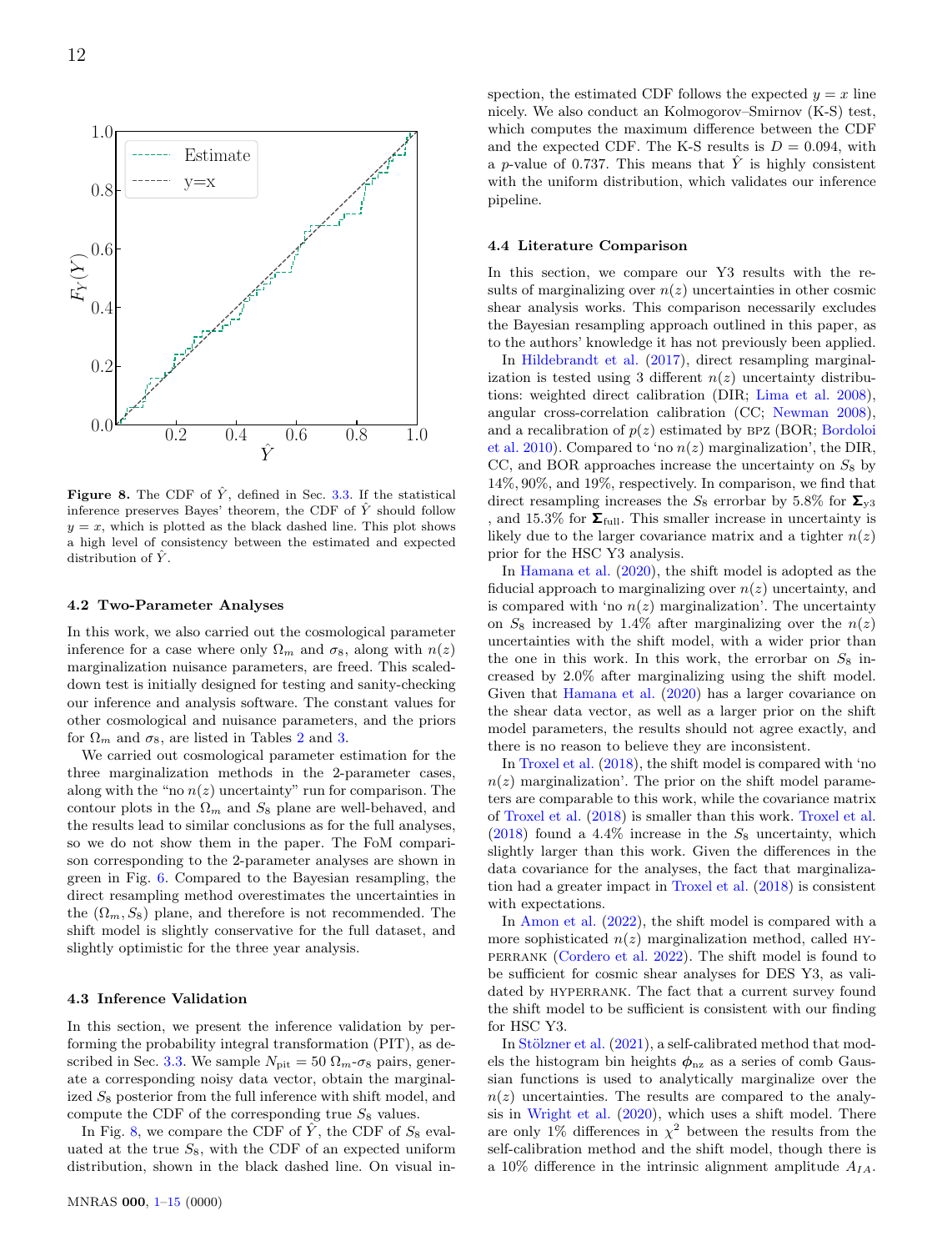This once again shows that the shift model is sufficient for the current generation of cosmic shear analysis for the purpose of cosmological parameter inference, which is consistent with our conclusion.

# 4.5 Summary of results

Overall, our results show that the shift model is a computationally efficient and credible marginalization method for the HSC three-year analysis. Therefore, we recommend that the HSC three-year analysis adopt the shift model for marginalizing  $n(z)$  uncertainty.

For the resampling approaches, we find that using the direct resampling approach consistently results in larger contours compared to the Bayesian resampling, as expected. Therefore, we suggest future cosmological analysis adopt the Bayesian resampling method, if resampling is necessary.

For cosmic shear analyses with a substantial uncertainties on the sample redshift distribution, we recommend comparing any candidate marginalization methods for  $n(z)$  with the results from the Bayesian resampling method, as the Bayesian resampling method provide a statistically-principled posterior on the marginalized parameters.

# <span id="page-12-0"></span>5 CONCLUSIONS

The goal of this work was to understand the performance of methods for incorporating uncertainty in the ensemble redshift distribution in cosmological weak lensing shear analyses, including their impact on computational expense and on the estimated uncertainties on cosmological parameters.

We proposed a statistically-principled method, called Bayesian resampling, for marginalizing over the uncertainties of the sample redshift distribution  $n(z)$  in the cosmic shear analysis. By adding a weight proportional to the model evidence of each  $n(z)$  realization, Bayesian resampling effectively down-weights those realizations that are unlikely to generate the observed cosmic shear data vector. The Bayesian resampling method can be applied to any  $n(z)$  uncertainties that can be modeled by a probability distribution, even if such parameterization is at a high dimensionality that makes it impossible to model in MCMC.

We ran mock analyses for the HSC three-year and fulldata cosmic shear, with 3  $n(z)$  marginalization methods: (a) the newly developed Bayesian resampling method; (b) the direct resampling, for which the weights of all  $n(z)$  realizations are the same; (c) the shift model, the most prevalent parameterization used in cosmic shear analyses. Additionally, we ran analyses without marginalizing over the  $n(z)$  as a comparison. Our mock data vector is the average cosmic shear signal from the fiducial cosmology, and its covariance is estimated by reducing the covariance compared to that in [Hamana et al.](#page-13-9) [\(2020\)](#page-13-9) to account for survey area increases, for the three-year analysis and full analysis correspondingly. Our full theoretical model consists 5 ΛCDM parameters, 2 intrinsic alignment parameters, 4 multiplicative biases and 2 PSF systematics parameters, plus the 4 redshift parameters when the shift model is adopted.

We compared the 3 marginalization methods and the analysis without marginalization in terms of their impact on the  $\Omega_m$ -S<sub>8</sub> contours, their 1-d errorbars, the figure of merit (FoM), and computational cost. Here is a high-level summary of how the methods compared to each other.

• Marginalizing over  $n(z)$  uncertainties yields larger errorbars on both  $\Omega_m$  and  $S_8$  for all methods.

• Bayesian resampling yields significant tighter errorbars than direct resampling, implying that the direct resampling is overly-conservative for marginalization.

• The shift model produces consistent errorbars to the Bayesian resampling for HSC Y3. Given that the computational cost for the shift model is  $\sim 100$  times less, it is the recommended method for the upcoming HSC Y3 cosmic shear analyses. For the HSC full analysis, the shift model can yield errorbars that differ by ∼ 3% compared to Bayesian resampling, so it is unclear even in that case whether alternative methods are worthwhile.

To test the credibility of our inferred posterior probability distributions of cosmological parameters, we conducted the probability interval transformation (PIT) test on noisy data vectors generated with a range of cosmological parameters, to ensure the applicability of our results to real cosmic shear analyses. We sampled 50 pairs of  $\Omega_m$ - $\sigma_8$ - $\bm{D}$ , and compare the CDF distribution of  $S_8$  at the true  $S_8^{\mu}$  values with a uniform distribution. Our estimated CDF distribution passes the K-S test, thus validating our inference pipeline using the shift model.

These results have a few implications for future cosmic shear analyses. First, our results suggest that the shift model should be compared with Bayesian resampling for specific survey scenarios (statistical constraining power, etc.) to assess whether the shift model performs sufficiently well to be usable, given its far lower computational expense. The shift model is fundamentally a different  $n(z)$  uncertainty model from the original  $n(z)$  distribution. Second, when using the resampling approach to marginalizing over  $n(z)$  uncertainties is necessary for a weak lensing measurement, the Bayesian resampling approach is preferred over direct resampling, because of its consistency with Bayesian statistics. Moreover, Bayesian resampling does require an accurate estimate of the ratio of the Bayesian evidences between realizations of redshift distributions.

There are several caveats in this work. (a) We reach the conclusion that a sophisticated marginalization method is going to be increasingly preferred based on the assumption that lensing measurements become more powerful as survey area increases, but the uncertainty on  $n(z)$  is presumed to be systematics dominated. If this assumption proves incorrect, then the comparison needs to be revisited. (b) We use the same angular and tomographic binning for the mock analyses in this paper, though the actual analyses of HSC Y3 and full data are likely to have different binning strategies. We also make very simple estimates of the covariance matrices in the mock analyses, ignoring the evolving footprint shape of the HSC survey. (c) The assumption in this work is that we can place a prior on the source redshift distribution that is statistically independent of our data vector. That was a good approximation in this case, for  $n(z)$  calibration based on photometry and cross-correlations, and for the data vector involving shear-shear only. However, future analyses with more complex data vectors (e.g., including large-scale structure clustering) and/or  $n(z)$  posteriors may violate this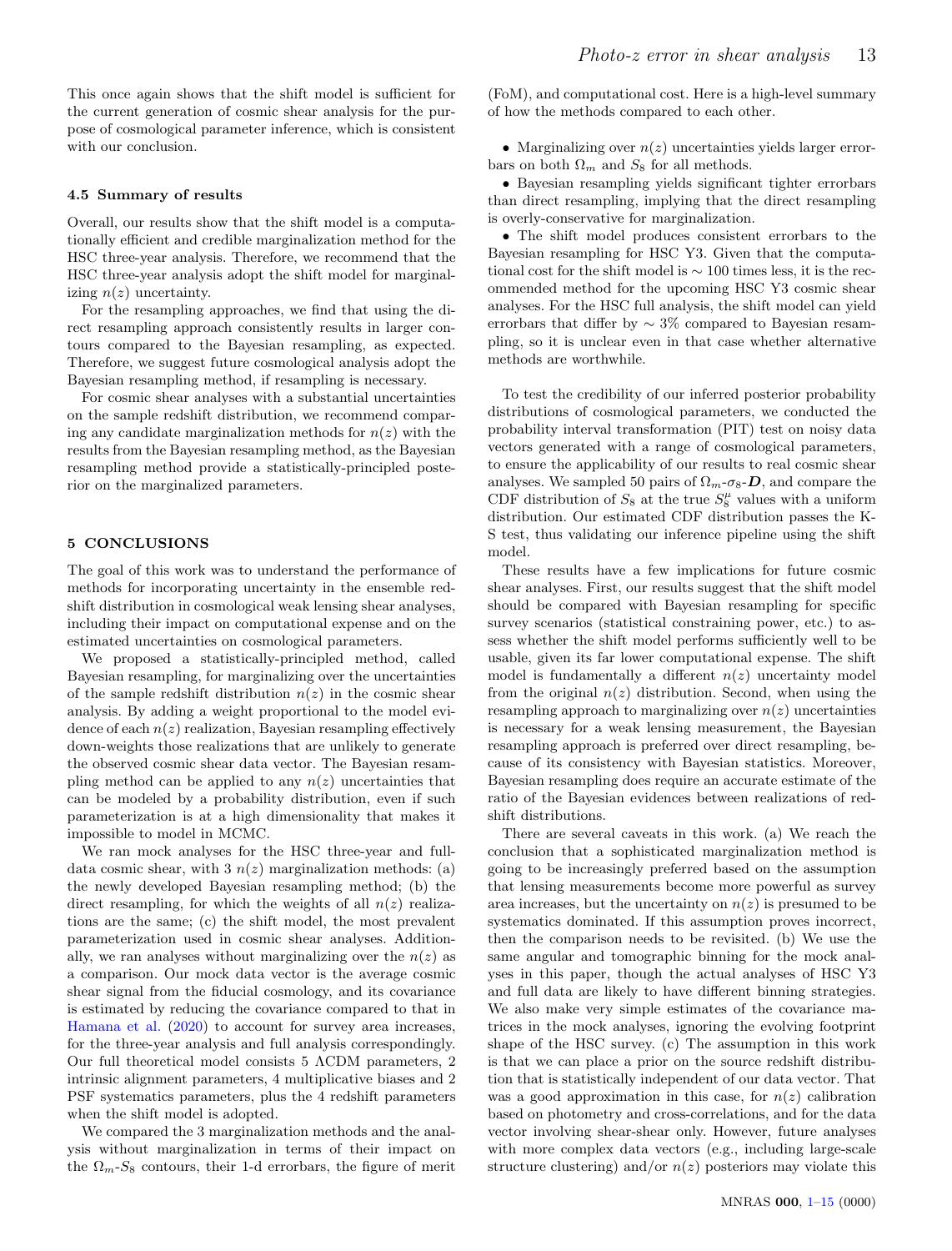assumption in our formalism, which would require additional efforts to take into account.

We conclude by mentioning some avenues for future investigations. First, the cosmic shear data vector is sensitive to the mean redshift of the tomographic bin, which is likely the reason why the shift model is sufficient for current surveys in practice. However, galaxy clustering is sensitive to other statistics of the ensemble redshift distribution, such as its width (e.g., [Abbott et al.](#page-13-42) [2022\)](#page-13-42). Therefore, the validity of the shift model in galaxy-galaxy lensing, clustering and 3x2pt analyses should be directly tested.

Finally, the resampling approach for the  $n(z)$  marginalization requires thousands of CPU-hours. Importance sampling methods can be added to the method to reduce the number of realizations needed. However, importance sampling faces other challenges: since  $n(z)$  distributions normally are parameterized with high dimensionality, the importance weights are easily dominated by a few samples. It might also be extremely challenging to perform importance sampling on some  $n(z)$  priors. It would be valuable to identify solutions to this problem and demonstrate how to effectively accelerate  $n(z)$ resampling approaches using importance sampling.

# CONTRIBUTORS

TZ developed the mock analysis pipeline, conducted the cosmology inferences and validation tests, and led the writing of the manuscript. MMR proposed the project, provided and wrote about the sample redshift distribution data, provided feedbacks on the results, and advised on the experimental design and analysis. RM advised on the motivation, experimental design and analysis, and edited the manuscript. XL provided implementation guidance on the inference pipeline and feedbacks to the results. BM provided comments and feedback to the results, and edited the manuscript.

#### Acknowledgments

TZ and RM are supported in part by the Department of Energy grant DE-SC0010118 and in part by a grant from the Simons Foundation (Simons Investigator in Astrophysics, Award ID 620789).

We thank the developers of CosmoSIS, NumPy, and ChainConsumer for making their software openly accessible.

# DATA AVAILABILITY

The data vector, covariance matrix and stacked  $p(z)$  distribution are available on [http://th.nao.ac.jp/MEMBER/](http://th.nao.ac.jp/MEMBER/hamanatk/HSC16aCSTPCFbugfix/index.html) [hamanatk/HSC16aCSTPCFbugfix/index.html](http://th.nao.ac.jp/MEMBER/hamanatk/HSC16aCSTPCFbugfix/index.html). The sample redshift distribution, the cosmology inference and analysis code will be shared on reasonable request to the authors.

# **REFERENCES**

<span id="page-13-42"></span><span id="page-13-11"></span><span id="page-13-5"></span><span id="page-13-1"></span>Abbott T. M. C., et al., 2022, [Phys. Rev. D,](http://dx.doi.org/10.1103/PhysRevD.105.023520) [105, 023520](https://ui.adsabs.harvard.edu/abs/2022PhRvD.105b3520A) Aihara H., et al., 2018, [PASJ,](http://dx.doi.org/10.1093/pasj/psx066) [70, S4](https://ui.adsabs.harvard.edu/abs/2018PASJ...70S...4A) Akeson R., et al., 2019, arXiv e-prints, [arXiv:1902.05569](https://ui.adsabs.harvard.edu/abs/2019arXiv190205569A) Amon A., et al., 2022, [Phys. Rev. D,](http://dx.doi.org/10.1103/PhysRevD.105.023514) [105, 023514](https://ui.adsabs.harvard.edu/abs/2022PhRvD.105b3514A)

- <span id="page-13-10"></span>Asgari M., et al., 2021, [A&A,](http://dx.doi.org/10.1051/0004-6361/202039070) [645, A104](https://ui.adsabs.harvard.edu/abs/2021A&A...645A.104A)
- <span id="page-13-54"></span>Bordoloi R., Lilly S. J., Amara A., 2010, [MNRAS,](http://dx.doi.org/10.1111/j.1365-2966.2010.16765.x) [406, 881](https://ui.adsabs.harvard.edu/abs/2010MNRAS.406..881B)
- <span id="page-13-47"></span>Bridle S., King L., 2007, [New Journal of Physics,](http://dx.doi.org/10.1088/1367-2630/9/12/444) 9, 444
- <span id="page-13-41"></span>Carrasco Kind M., Brunner R. J., 2013, [MNRAS,](http://dx.doi.org/10.1093/mnras/stt574) [432, 1483](https://ui.adsabs.harvard.edu/abs/2013MNRAS.432.1483C)
- <span id="page-13-52"></span>Casella G., Berger R., Company B. P., 2002, Statistical Inference. Duxbury advanced series in statistics and decision sciences, Thomson Learning, [https://books.google.com/books?](https://books.google.com/books?id=0x_vAAAAMAAJ) [id=0x\\_vAAAAMAAJ](https://books.google.com/books?id=0x_vAAAAMAAJ)
- <span id="page-13-27"></span>Cordero J. P., et al., 2022, [MNRAS,](http://dx.doi.org/10.1093/mnras/stac147) [511, 2170](https://ui.adsabs.harvard.edu/abs/2022MNRAS.511.2170C)
- <span id="page-13-30"></span>Croft R. A. C., Metzler C. A., 2000, [ApJ,](http://dx.doi.org/10.1086/317856) [545, 561](https://ui.adsabs.harvard.edu/abs/2000ApJ...545..561C)
- <span id="page-13-16"></span>Cunha C. E., Lima M., Oyaizu H., Frieman J., Lin H., 2009, [MN-](http://dx.doi.org/10.1111/j.1365-2966.2009.14908.x)[RAS,](http://dx.doi.org/10.1111/j.1365-2966.2009.14908.x) [396, 2379](https://ui.adsabs.harvard.edu/abs/2009MNRAS.396.2379C)
- <span id="page-13-0"></span>Dark Energy Survey Collaboration et al., 2016, [MNRAS,](http://dx.doi.org/10.1093/mnras/stw641) [460, 1270](https://ui.adsabs.harvard.edu/abs/2016MNRAS.460.1270D)
- <span id="page-13-32"></span>Feroz F., Hobson M. P., 2008, [MNRAS,](http://dx.doi.org/10.1111/j.1365-2966.2007.12353.x) 384, 449
- <span id="page-13-33"></span>Feroz F., Hobson M. P., Bridges M., 2009, [MNRAS,](http://dx.doi.org/10.1111/j.1365-2966.2009.14548.x) [398, 1601](https://ui.adsabs.harvard.edu/abs/2009MNRAS.398.1601F)
- <span id="page-13-34"></span>Feroz F., Hobson M. P., Cameron E., Pettitt A. N., 2019, [OJAp,](http://dx.doi.org/10.21105/astro.1306.2144) [2, 10](https://ui.adsabs.harvard.edu/abs/2019OJAp....2E..10F)
- <span id="page-13-40"></span>Gatti M., et al., 2021, [MNRAS,](http://dx.doi.org/10.1093/mnras/stab3311) 510, 1223
- <span id="page-13-26"></span>Hadzhiyska B., Alonso D., Nicola A., Slosar A., 2020, [J. Cosmology](http://dx.doi.org/10.1088/1475-7516/2020/10/056) [Astropart. Phys.,](http://dx.doi.org/10.1088/1475-7516/2020/10/056) 2020, 056
- <span id="page-13-9"></span>Hamana T., et al., 2020, [PASJ,](http://dx.doi.org/10.1093/pasj/psz138) [72, 16](https://ui.adsabs.harvard.edu/abs/2020PASJ...72...16H)
- <span id="page-13-50"></span>Handley W. J., Hobson M. P., Lasenby A. N., 2015a, [MNRAS](http://dx.doi.org/10.1093/mnrasl/slv047) [Letters,](http://dx.doi.org/10.1093/mnrasl/slv047) 450, L61
- <span id="page-13-51"></span>Handley W. J., Hobson M. P., Lasenby A. N., 2015b, [MNRAS,](http://dx.doi.org/10.1093/mnras/stv1911) [453, 4384](https://ui.adsabs.harvard.edu/abs/2015MNRAS.453.4384H)
- <span id="page-13-31"></span>Heavens A., Refregier A., Heymans C., 2000, [MNRAS,](http://dx.doi.org/10.1046/j.1365-8711.2000.03907.x) [319, 649](https://ui.adsabs.harvard.edu/abs/2000MNRAS.319..649H)
- <span id="page-13-21"></span>Henghes B., Pettitt C., Thiyagalingam J., Hey T., Lahav O., 2021, [MNRAS,](http://dx.doi.org/10.1093/mnras/stab1513) 505, 4847
- <span id="page-13-25"></span>Hildebrandt H., et al., 2017, [MNRAS,](http://dx.doi.org/10.1093/mnras/stw2805) [465, 1454](https://ui.adsabs.harvard.edu/abs/2017MNRAS.465.1454H)
- <span id="page-13-13"></span>Hildebrandt H., et al., 2020, [Astron. Astrophys.,](http://dx.doi.org/10.1051/0004-6361/201834878) 633, A69
- <span id="page-13-53"></span>Hinton S. R., 2016, [The Journal of Open Source Software,](http://dx.doi.org/10.21105/joss.00045) [1, 00045](http://adsabs.harvard.edu/abs/2016JOSS....1...45H)
- <span id="page-13-46"></span>Hirata C. M., Seljak U., 2004, [Phys. Rev. D,](http://dx.doi.org/10.1103/PhysRevD.70.063526) 70, 063526
- <span id="page-13-45"></span>Howlett C., Lewis A., Hall A., Challinor A., 2012, [J. Cosmology](http://dx.doi.org/10.1088/1475-7516/2012/04/027) [Astropart. Phys.,](http://dx.doi.org/10.1088/1475-7516/2012/04/027) 2012, 027
- <span id="page-13-12"></span>Hu W., 1999, [ApJ,](http://dx.doi.org/10.1086/312210) [522, L21](https://ui.adsabs.harvard.edu/abs/1999ApJ...522L..21H)
- <span id="page-13-7"></span>Hu W., 2002, [Phys. Rev. D,](http://dx.doi.org/10.1103/PhysRevD.65.023003) 65, 023003
- <span id="page-13-8"></span>Huterer D., 2010, [General Relativity and Gravitation,](http://dx.doi.org/10.1007/s10714-010-1051-z) [42, 2177](https://ui.adsabs.harvard.edu/abs/2010GReGr..42.2177H)
- <span id="page-13-14"></span>Huterer D., Takada M., Bernstein G., Jain B., 2006, [MNRAS,](http://dx.doi.org/10.1111/j.1365-2966.2005.09782.x) [366,](https://ui.adsabs.harvard.edu/abs/2006MNRAS.366..101H) [101](https://ui.adsabs.harvard.edu/abs/2006MNRAS.366..101H)
- <span id="page-13-36"></span>Ishikawa S., Okumura T., Oguri M., Lin S.-C., 2021a, [ApJ,](http://dx.doi.org/10.3847/1538-4357/ac1f90) [922,](https://ui.adsabs.harvard.edu/abs/2021ApJ...922...23I) [23](https://ui.adsabs.harvard.edu/abs/2021ApJ...922...23I)
- <span id="page-13-39"></span>Ishikawa S., Okumura T., Oguri M., Lin S.-C., 2021b, [ApJ,](http://dx.doi.org/10.3847/1538-4357/ac1f90) [922,](https://ui.adsabs.harvard.edu/abs/2021ApJ...922...23I) [23](https://ui.adsabs.harvard.edu/abs/2021ApJ...922...23I)
- <span id="page-13-3"></span>Ivezić v. Z., et al., 2019, [Astrophys. J.,](http://dx.doi.org/10.3847/1538-4357/ab042c) 873, 111
- <span id="page-13-24"></span>Joudaki S., et al., 2020, [Astron. Astrophys.,](http://dx.doi.org/10.1051/0004-6361/201936154) 638, L1
- <span id="page-13-35"></span>Krause E., Eifler T., 2017, [MNRAS,](http://dx.doi.org/10.1093/mnras/stx1261) [470, 2100](https://ui.adsabs.harvard.edu/abs/2017MNRAS.470.2100K)
- <span id="page-13-4"></span>LSST Science Collaboration et al., 2009, arXiv e-prints, [arXiv:0912.0201](https://ui.adsabs.harvard.edu/abs/2009arXiv0912.0201L)
- <span id="page-13-6"></span>Laureijs R., et al., 2011, arXiv e-prints, [arXiv:1110.3193](https://ui.adsabs.harvard.edu/abs/2011arXiv1110.3193L)
- <span id="page-13-49"></span>Lemos P., et al., 2022, arXiv e-prints, [arXiv:2202.08233](https://ui.adsabs.harvard.edu/abs/2022arXiv220208233L)
- <span id="page-13-44"></span>Lewis A., Bridle S., 2002, [Phys. Rev. D,](http://dx.doi.org/10.1103/PhysRevD.66.103511) 66, 103511
- <span id="page-13-43"></span>Lewis A., Challinor A., Lasenby A., 2000, [ApJ,](http://dx.doi.org/10.1086/309179) [538, 473](https://ui.adsabs.harvard.edu/abs/2000ApJ...538..473L)
- <span id="page-13-28"></span>Li X., et al., 2022, [PASJ,](http://dx.doi.org/10.1093/pasj/psac006) [74, 421](https://ui.adsabs.harvard.edu/abs/2022PASJ...74..421L)
- <span id="page-13-19"></span>Lima M., Cunha C. E., Oyaizu H., Frieman J., Lin H., Sheldon E. S., 2008, [ApJ,](http://dx.doi.org/10.1111/j.1365-2966.2008.13510.x) 390, 118
- <span id="page-13-15"></span>Malz A. I., 2021, [Phys. Rev. D,](http://dx.doi.org/10.1103/PhysRevD.103.083502) [103, 083502](https://ui.adsabs.harvard.edu/abs/2021PhRvD.103h3502M)
- <span id="page-13-23"></span>Malz A. I., Hogg D. W., 2022, [ApJ,](http://dx.doi.org/10.3847/1538-4357/ac062f) 928, 127
- <span id="page-13-20"></span>Malz A. I., Marshall P. J., DeRose J., Graham M. L., Schmidt S. J., and R. W., 2018, [ApJ,](http://dx.doi.org/10.3847/1538-3881/aac6b5) 156, 35
- <span id="page-13-2"></span>Mandelbaum R., 2018, [Ann. Rev. Astron. Astrophys.,](http://dx.doi.org/10.1146/annurev-astro-081817-051928) 56, 393
- <span id="page-13-38"></span>Morrison C. B., Hildebrandt H., Schmidt S. J., Baldry I. K., Bilicki M., Choi A., Erben T., Schneider P., 2017, [MNRAS,](http://dx.doi.org/10.1093/mnras/stx342) [467, 3576](https://ui.adsabs.harvard.edu/abs/2017MNRAS.467.3576M)
- <span id="page-13-37"></span><span id="page-13-17"></span>Newman J. A., 2008, [ApJ,](http://dx.doi.org/10.1086/589982) [684, 88](https://ui.adsabs.harvard.edu/abs/2008ApJ...684...88N) Oguri M., 2014, [MNRAS,](http://dx.doi.org/10.1093/mnras/stu1446) [444, 147](https://ui.adsabs.harvard.edu/abs/2014MNRAS.444..147O)
- <span id="page-13-29"></span>Peebles P. J. E., 1980, The large-scale structure of the universe
- <span id="page-13-48"></span>Planck Collaboration et al., 2020, [A&A,](http://dx.doi.org/10.1051/0004-6361/201833910) [641, A6](https://ui.adsabs.harvard.edu/abs/2020A&A...641A...6P)
- <span id="page-13-18"></span>Rau M. M., Wilson S., Mandelbaum R., 2020, [MNRAS,](http://dx.doi.org/10.1093/mnras/stz3295) [491, 4768](https://ui.adsabs.harvard.edu/abs/2020MNRAS.491.4768R)
- <span id="page-13-22"></span>Rau M. M., Morrison C. B., Schmidt S. J., Wilson S., Mandel-